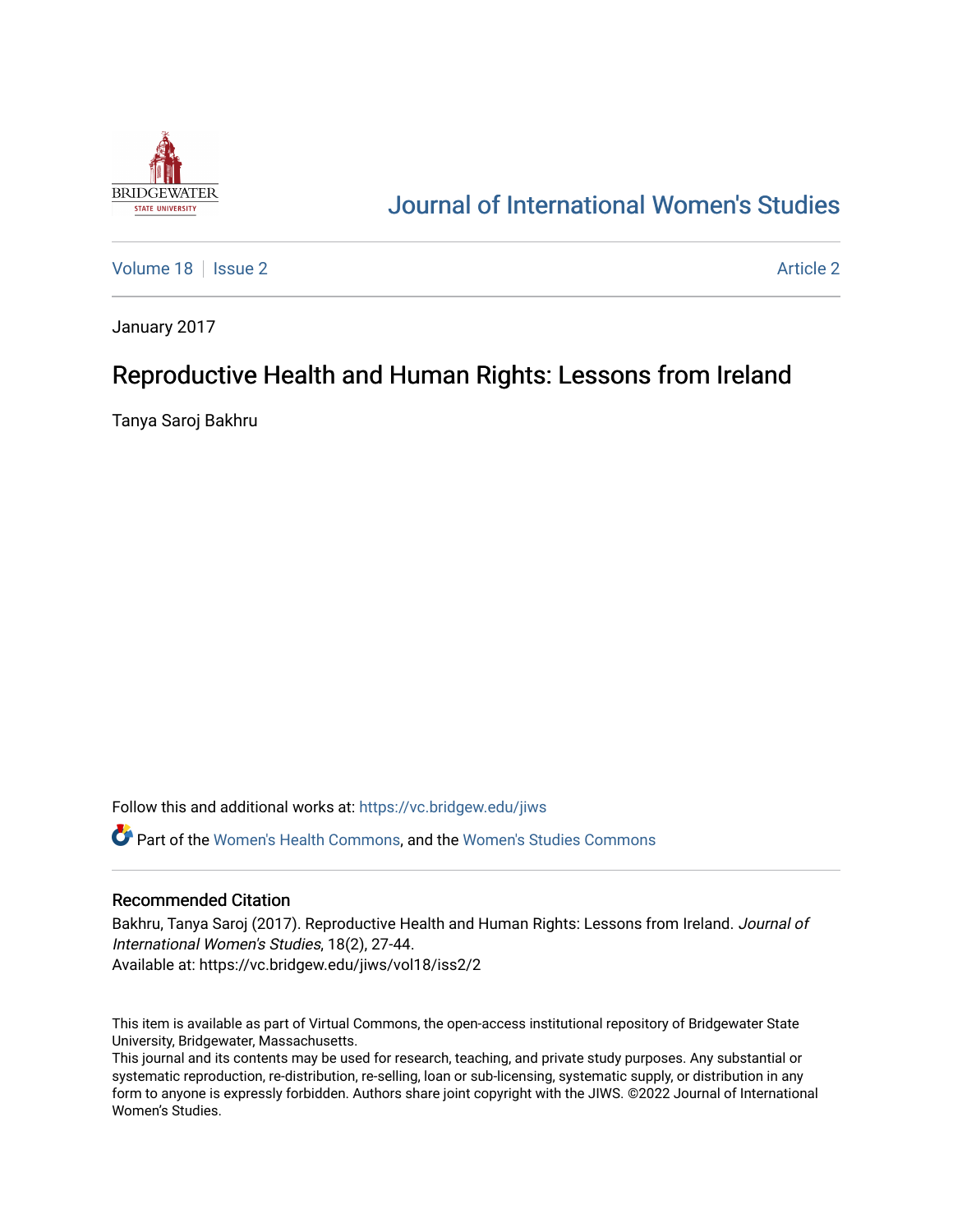#### Bakhru: Reproductive Health and Human Rights: Lessons from Ireland

This journal and its contents may be used for research, teaching and private study purposes. Any substantial or systematic reproduction, re-distribution, re-selling, loan or sub-licensing, systematic supply or distribution in any form to anyone is expressly forbidden. ©2017 Journal of International Women's Studies.

#### **Reproductive Health and Human Rights: Lessons from Ireland**

By Tanya Saroj Bakhru<sup>[1](#page-1-0)</sup>

#### **Abstract**

The years between 2008-2013 were a period of economic austerity and ideological turmoil in Ireland. Alongside the tragic death of Savita Halappanavar, a woman who died in 2012 due to complications resulting from her refused request for an abortion in an Irish hospital, economic, political and ideological forces converged to promote a tipping point in the demand for full sexual and reproductive rights for women in Ireland. Within this temporal *moment*, a "convergence of various economic, political and ideological forces that make possible the emergence of specific kinds of practices" (Barndt, 2008, p. 36), the Irish Family Planning Association (IFPA) responded with a call to action based on human rights discourse. Theirs was a unique and compelling approach for social change. While most governmental advisors at the time were calling for reductions in social services, the IFPA spoke out for the necessity of increased government support for women's health. Specifically, they shed light on the restrictive and discriminatory treatment of women and their sexual and reproductive rights by pointing to the discrepancies in Irish law, service provision and international human rights covenants to which Ireland was a signatory.

This paper examines the ways in which the Irish Family Planning Association responded to the tumultuous times and advanced women's reproductive freedom based on the principles of the universality of human rights. Using the IFPA as a case study, my work employs a content analysis of over 400 pages of documents including IFPA generated annual reports, submissions and publications between 2008-2013 (inclusive) to investigate how, in this particular "moment," advocacy based on notions of human rights can advance women's sexual and reproductive health. In this paper, I will discuss two major findings that emerged from my examination of IFPA documents. They are: a) the ways in which the IFPA framed the current state of sexual and reproductive health for women in Ireland in relation to international human rights conventions and treatises to which Ireland is a signatory as a response to the ambiguous and discriminatory nature of Irish law and practice regarding sexual and reproductive health; and b) the ways in which the IFPA called on the Irish state to take responsibility for the provision of health care services and protection of women's bodily integrity in light of the intense burden which economically disadvantaged women in Ireland suffered as a part of the implementation of post-2008 recession austerity measures.

*Keywords:* Sexual and Reproductive Rights, Human Rights, Transnational Women's Health, Irish women

<span id="page-1-0"></span> $\overline{1}$ <sup>1</sup> Dr. Tanya Bakhru holds a Ph.D. in Women's Studies from University College Dublin, Ireland (2007). She is currently an Associate Professor of Women, Gender, and Sexuality Studies in the Department of Sociology and Interdisciplinary Social Science at San Jose State University, California. Her areas of interest include feminist critiques of globalization, reproductive health and justice, and transnational women's health.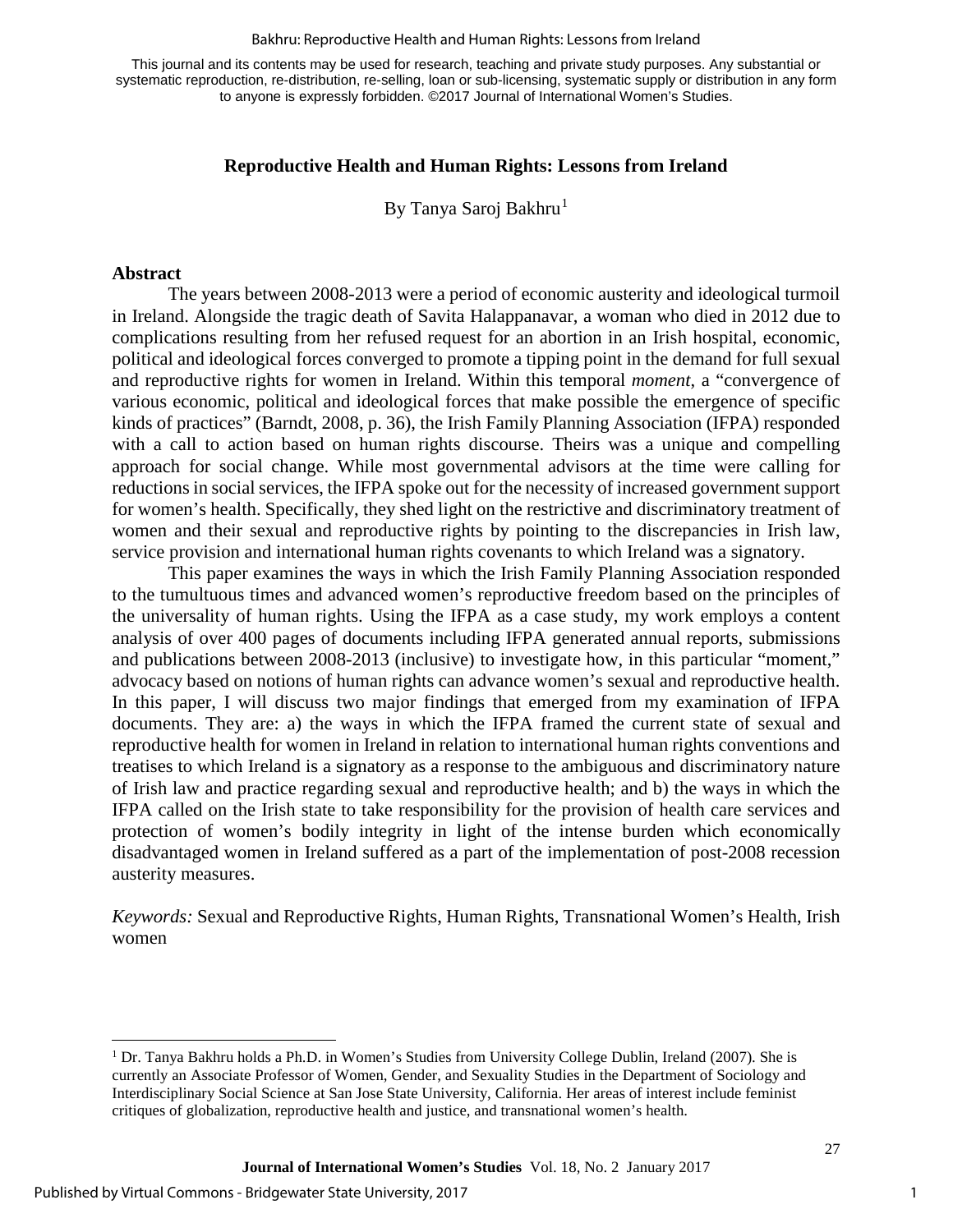#### **Introduction**

The years between 2008-2013 were a period of economic austerity and ideological turmoil in Ireland. Alongside the tragic death of Savita Halappanavar, a woman who died in 2012 due to complications resulting from her refused request for an abortion in an Irish hospital economic, political and ideological forces converged to promote a tipping point in the demand for full sexual and reproductive rights for women in Ireland. This paper examines the ways in which the Irish Family Planning Association (IFPA) responded to the tumultuous times and advanced women's reproductive freedom based on the principles of the universality of human rights. This case study shows how the action of the IFPA served in their pursuit of women's total equality and bodily autonomy.

By 2008, the economic prosperity Ireland experienced in the 1990s and early 2000s came to an end. The period known as the "Celtic Tiger," roughly 1990-2008, resulted in Ireland having one of the highest GNPs per capita in the European Union (McGinnity, Russell, Watson, Kingston, & Kelly, 2014, p. 3). The Celtic Tiger caused many international bodies to recognize Ireland as exemplary, both in terms of economic performance, and as a model of the most positive effects of globalization. In the ongoing years of the Celtic Tiger, Ireland achieved high economic growth rates, full employment and a significant rise in living standards, turning it from one of the poorest countries in Europe into one of the richest. These advances came in dramatic contrast to the rest of Europe, which experienced a slowing of the economy during that time.

However, these "good times" came to an end in 2008 when the Irish economy experienced a harsh fallout from the global economic crisis. The following approximately five-year period saw the implementation of an austerity plan from the government (BBC, 2010) aimed to cut billions of Euros. The severity of this plan was compounded by the bailout agreement made with Ireland and the International Monetary Fund and European Union (McGinnity et al., 2014). The agreement was scheduled to end in 2013. As a 2014 report by the Irish Equality Authority and the Economic and Social Research Institute states:

The crisis [in Ireland] was triggered by the global financial crisis and the bursting of the property bubble. This led to a banking crisis and subsequent fiscal crisis for the state, as tax revenue plunged and the cost of guaranteeing the banks escalated, and culminated in the intervention of the IMF [International Monetary Fund], European Central Bank [ECB] and European Commission [EC] to 'bail out' the Irish economy. (McGinnity et al., p. 4)

The IMF, ECB and EC, often referred to as the "Troika," insisted on furthering already implemented austerity measures that cut greatly needed welfare systems.

As the government moved to guarantee all the banking debt, huge amounts of private debt became massive amounts of public debt (Barry & Conroy, 2012, slide 2; Hardiman & Regan, 2013, p. 9). For example, significant cuts to health care services were among the many detrimental effects of the austerity measure implementation. Expenditure on health services, provided by the Health Service Executive (HSE), decreased by 11 per cent. As a National Economic and Social Council report (2013) states,

The largest absolute falls in expenditure were in primary care and the medical card scheme (down 17 per cent, and accounting for 23 per cent of this expenditure in 2008); grants to outside agencies (down 12 per cent, and representing 27 per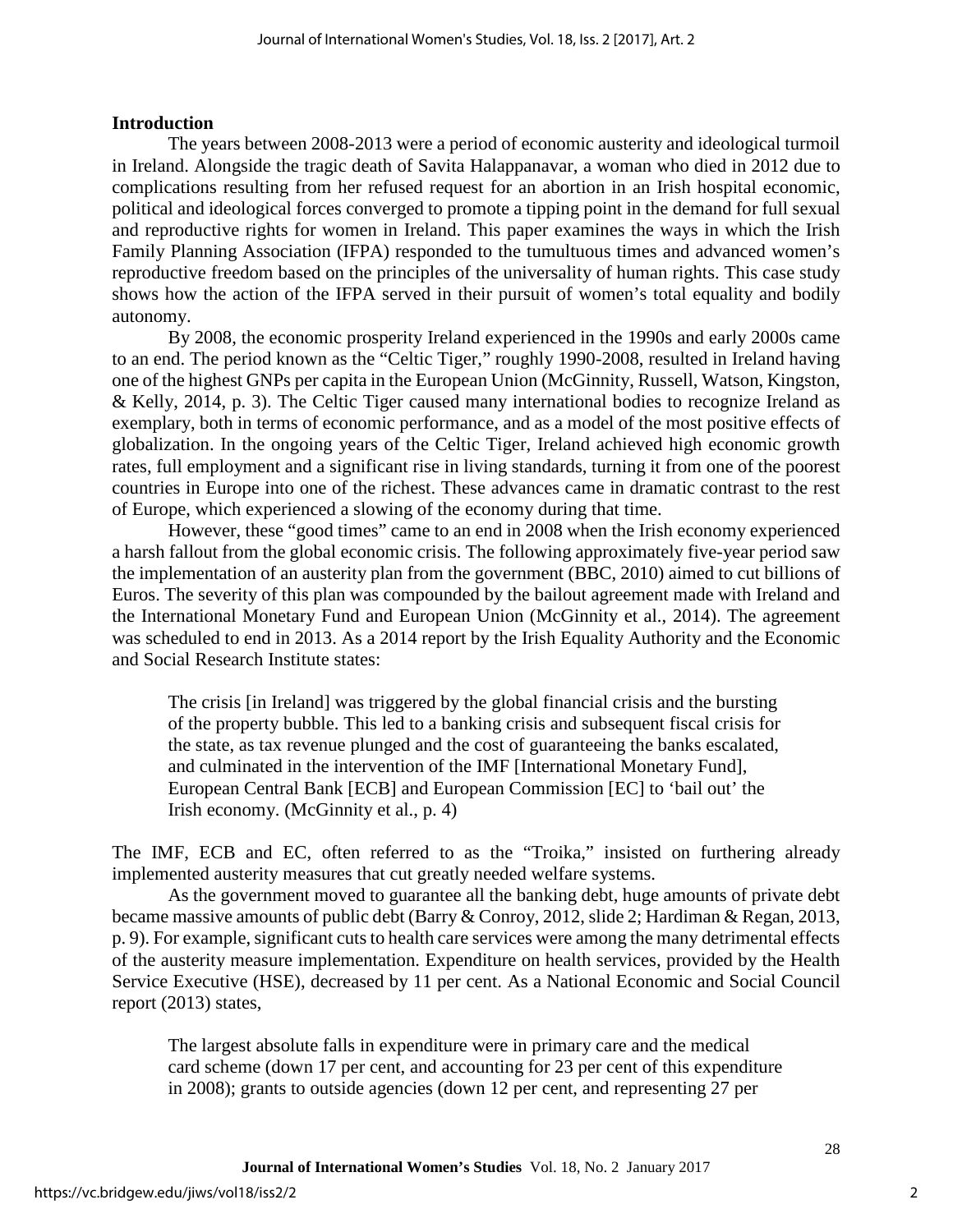cent of this spend in 2008); and clinical spending (down 20 per cent, and representing 7 per cent of this expenditure in 2008). (p. 97)

Such cuts further entrenched a neoliberal global capitalist ideology, like those adopted by the World Bank and IMF in the 1980s in the form of Structural Adjustment Policies, that shifts public goods and services, such as health care provision, from mostly public to private responsibility. Overall, consequences of the imposed austerity measures included an increase in unemployment, decrease in income and wealth, increase of economic vulnerability and poverty, decrease in household consumption, increase in personal debt and limitations to good-quality, accessible and affordable public-service provision (National Economic and Social Council, 2013, p. xv).

Simultaneously, within the five-year period referenced above, two significant events served to energize the women's health and pro-abortion movements in Ireland: the European Court of Human Rights verdict in the case of A, B & C vs. Ireland, which urged the Irish State to legislate for the provision of abortion services; and the death of Savita Halappanavar, resulting from the refusal by hospital authorities for her request of an abortion. Both these issues will be discussed in greater detail below.

Within this temporal *moment*, a "convergence of various economic, political and ideological forces that make possible the emergence of specific kinds of practices" (Barndt, 2008, p. 36), the IFPA responded with a call to action based on human rights discourse. Theirs was a unique and compelling approach for social change. While most governmental advisors at the time were calling for reductions in social services, the IFPA spoke out for the necessity of increased government support for women's health. Specifically, they shed light on the restrictive and discriminatory treatment of women and their sexual and reproductive rights by pointing to the discrepancies in Irish law, service provision and international human rights covenants to which Ireland was a signatory.

Using the IFPA as a case study, my work employs a content analysis of over 400 pages of documents including IFPA generated annual reports, submissions and publications between 2008- 2013 (inclusive) to investigate how, in this particular "moment," advocacy based on notions of human rights can advance women's sexual and reproductive health. I accessed all of the examined reports through the IFPA website. I see the easy accessibility of such documents as contributing to an available global discourse on women's reproductive health and rights.

Between 2003-2007 I lived, worked and studied in Dublin, Ireland. I was a student in the Women's Education Research and Resource Centre at University College Dublin conducting research on sexual and reproductive health in the context of globalization in Ireland. It has been eight years since I moved from Dublin to California. I am now an Associate Professor in Women, Gender and Sexuality Studies at San Jose State University - a significant geographic and social distance from my life in Dublin. However, I have continued to observe transformative events unfolding in Ireland that created an electric and dynamic surge in grassroots energy and people calling for a transformation in the sexual and reproductive political landscape there. I feel strongly that there is a great deal that can be learned about feminist praxis, organizing and multidimensional coalition building from feminist activists and agitators in Ireland as they engage with issues of sexual and reproductive rights and demand social change.

As I share my work and thoughts, I want to be clear that it is not my intention in this paper to speak for or on behalf of women in Ireland. Rather, as a transnational feminist scholar<sup>[2](#page-3-0)</sup>, I look

<span id="page-3-0"></span> $\overline{\phantom{a}}$  $2$  Transnational feminist notions largely inform the perspective I adopt in this paper. These include a commitment to addressing the asymmetries of globalization/capitalist re-colonization as well as the implementation of an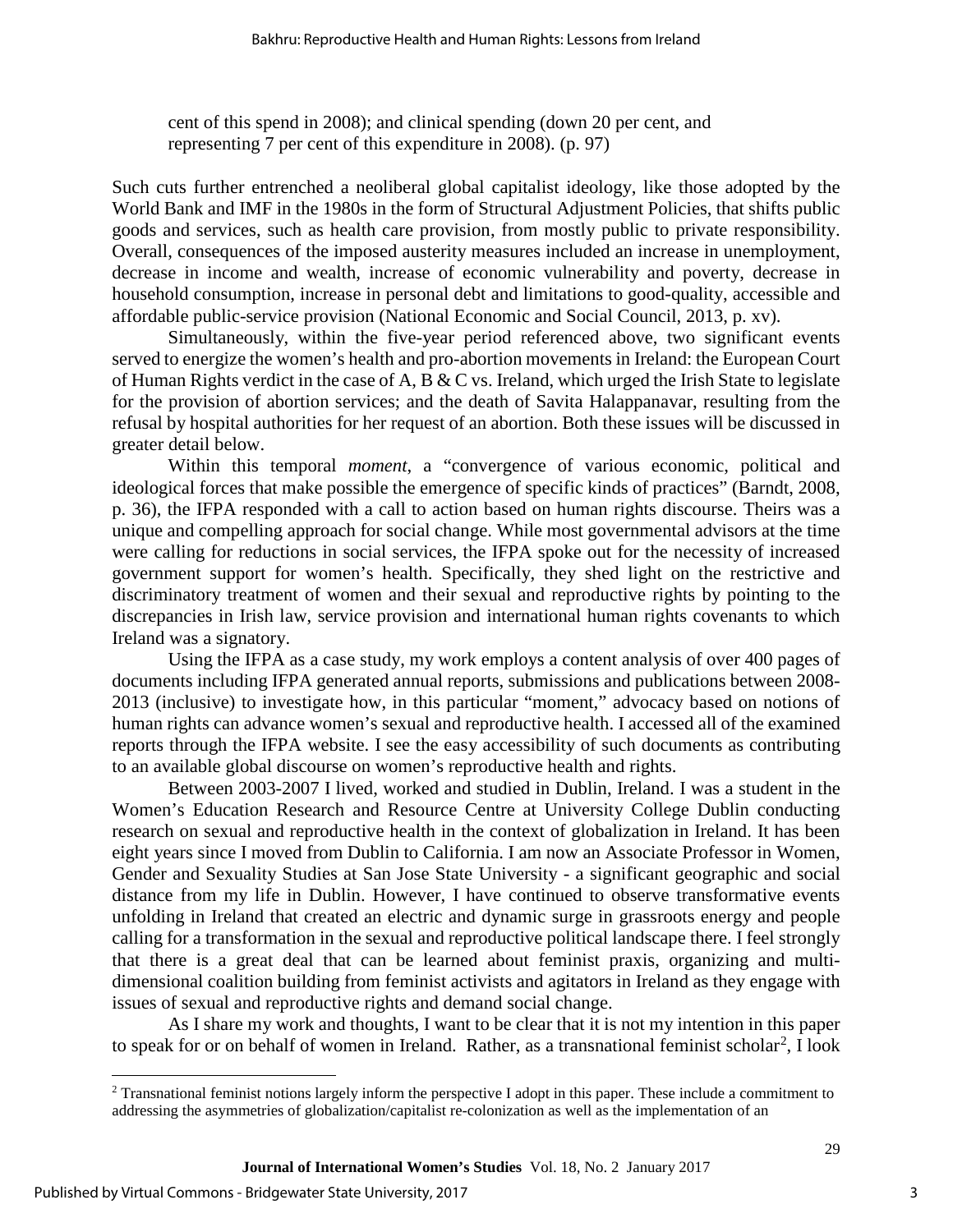to Ireland with a feminist curiosity and ask: what lessons can women's health movement(s) in varying geographic and social contexts learn from the Irish case in the use of human rights discourse to promote positive change in sexual and reproductive health matters?

In this paper, I will discuss two major findings that emerged from my examination of IFPA documents. They are: a) the ways in which the IFPA framed the current state of sexual and reproductive health for women in Ireland in relation to international human rights conventions and treatises to which Ireland is a signatory as a response to the ambiguous and discriminatory nature of Irish law and practice regarding sexual and reproductive health; and b) the ways in which the IFPA called on the Irish state to take responsibility for the provision of health care services and protection of women's bodily integrity in light of the intense burden which economically disadvantaged women in Ireland suffered as a part of the implementation of post-2008 recession austerity measures.

In my reading of IFPA documents, the organization challenged the State to be accountable for women's rights in Ireland, rather than allowing a situation to continue where those who can afford and have access to travel can acquire services. When speaking of human rights in these modes, the Irish Family Planning Association exemplifies a strategy of using human rights discourse and frameworks in a way that connects a variety of sexual and reproductive health topics, spanning beyond a single issue or a singular group of people, to such crucial notions as reproductive freedom and autonomy. Framing sexual and reproductive health in this way can be an effective tool in highlighting the fundamental need for women to have the power and resources necessary to make and carry out informed decisions about their reproductive and sexual lives (Correa & Petchesky, 1994) in a variety of global contexts.

#### **Abortion Law in Ireland Presently**

Historically, abortion law in Ireland has been informed by the *1861 Offences Against the Person Act* which criminalized both those seeking as well as those performing abortion; the penalty being life in imprisonment. This law has served as the basis of criminal law on abortion in Ireland. The 1861 Act has been interpreted and amended throughout the years creating a situation where current abortion law in Ireland is ambiguous, restrictive and unjust. The Eighth Amendment primarily shapes modern day interpretations of the law to the Irish Constitution in 1983. The Eighth Amendment (Article 40.3.3) has a:

three-part provision relating to reproductive choice: first, a statement of a constitutionally protected foetal right to life to be protected and vindicated as far as practicable and with due regard to the equal right to life of the pregnant woman, a right to travel, and a right to receive information relating to reproductive choices. (Enright, et al., 2015, The Legal Status Quo section)

j intersectional set of understandings, tools, and practices such as paying attention to the raced, classed, and gendered ways that globalization and capitalist patriarchies (re)structure colonial and neocolonial relations of domination and subordination; grappling with the complex and contradictory ways that individual and collective agency are shaped by and in turn shape processes of globalization; and thinking about women in similar contexts across the world, in different geographical spaces, rather than as all women across the world. In other words, at the heart of my scholarly investigation is an attempt to understand what the connections are between politics of knowledge and the spaces, places, and locations that we occupy as well as learning how to be location specific without being location bound. In keeping these ideas in mind this work aims to illuminate the connectivity, collective responsibility, and mutual accountability women have to each with and to each other around the world (Nagar & Swarr, 2010, p. 5).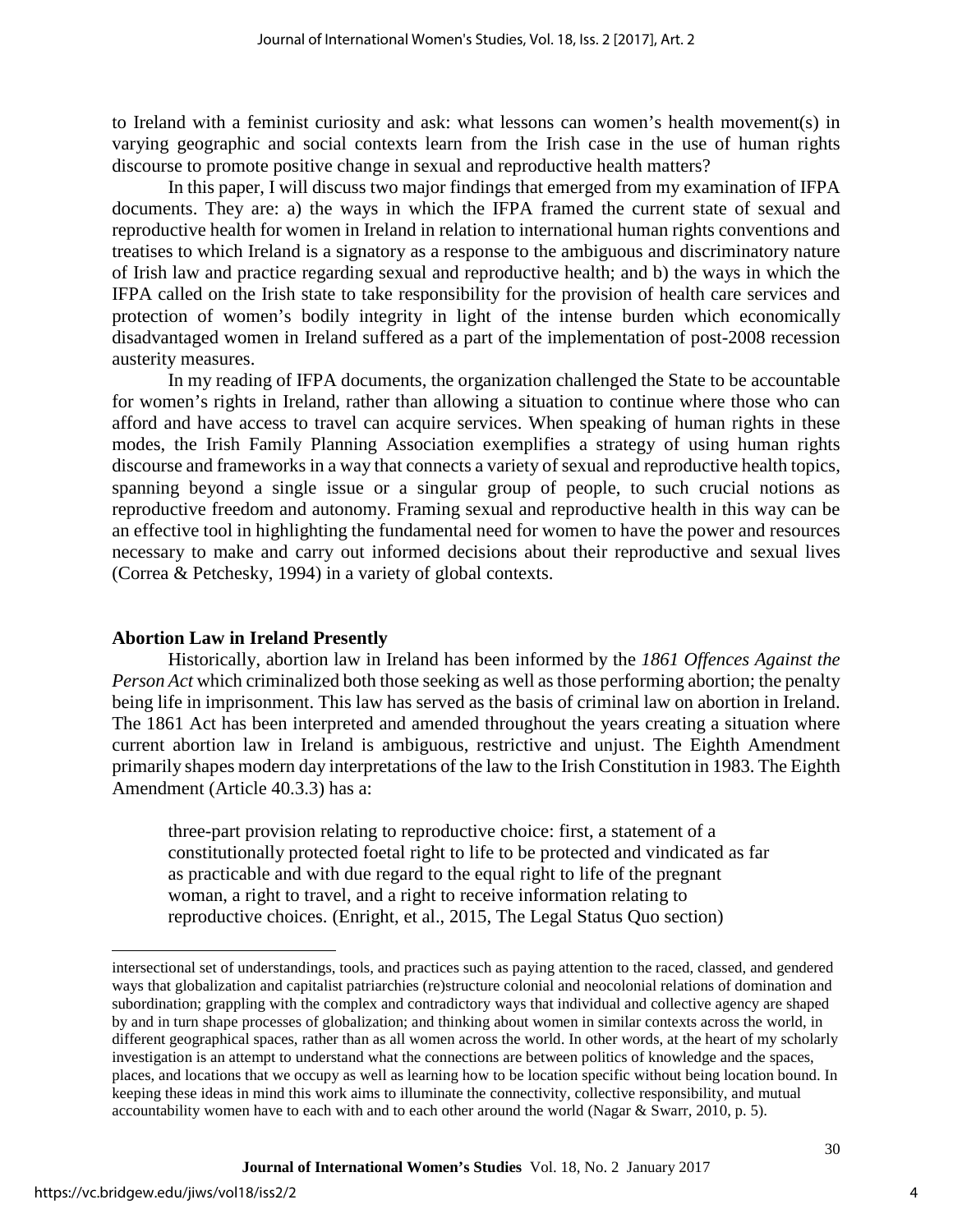The most restrictive aspects of Article 40.3.3 state that:

The State acknowledges the right to life of the unborn and, with due regard to the equal right to life of the mother, guarantees in its laws to respect, and, as far as practicable, by its laws to defend and vindicate that right. (2015, The Legal Status Quo section)

Legislation attempting to clarify key elements of the article continues to create tremendous ambiguity for women and medical professionals in determining when an abortion might be lawful within Irish borders. Thus, Irish law only allows for abortion when the *life* of a woman is threatened. There is no consideration for how the continuance of a pregnancy might affect the *health* of a woman. Unfortunately, there are many instances where the imperiled health of a pregnant woman can ultimately cause her death.

The ambiguity in Irish law has created an untenable situation in which thousands of women each year are forced to travel outside Ireland to access abortion services. The IFPA states that, "Between 1980 and 2014, at least 161,987 women living in Ireland travelled to England and Wales to access safe abortion services. Women living in Ireland also access abortion services in other European countries" (Irish Family Planning Association, 2015b). While the number each year has decreased consistently over the past ten years due to a higher level of contraceptive use among young adults (HSE Sexual Health & Crisis Pregnancy Programme, 2015), Irish abortion laws end up requiring women to travel outside the country for basic reproductive health services. Alternatively, women may opt to self-induce abortion at home by ordering medicine online. This method of procuring an abortion is also illegal in Ireland and while it is difficult to say exactly how many women seek abortion in this way, "the Health Products Regulatory Authority, working with Customs officials, seized 28 packages, containing 635 tablets, in 2011. By last year the numbers had almost doubled, to 1,017 tablets detained from 60 importations, suggesting that more pills are being imported" (Holland, 2015). Such restrictive regulations thereby place the burden to access sometimes life-saving health care on to women, themselves. Thus, ambiguity in Irish law has led to a disparity in access to sexual and reproductive health services – medical procedures that become accessible only to those women who have the finances, knowledge, legal status and time to travel outside Ireland for safe help with a crisis pregnancy.

#### **Verdict in the A, B and C vs. Ireland Case**

The restrictive and ambiguous legal circumstances described above prompted three women in 2005 to take a case against Ireland to the European Court of Human Rights<sup>[3](#page-5-0)</sup>. An oral hearing of the case was delivered before the Grand Chamber of 17 Judges on December 9, 2009.

The women, known as A, B and C to protect their confidentiality, argued that Ireland has breached their human rights under Articles 2 (Right to Life), 3

<span id="page-5-0"></span> $\overline{a}$ <sup>3</sup> The European Convention on Human Rights is an international treaty that created the European Court of Human Rights. The Court hears cases from individuals or States, in which the applicants assert that their rights under the Convention have been violated by a member State. Anyone may submit an application to if they have personally and directly been the victim of a violation of the rights and guarantees set out in the Convention or its Protocols. For more information see http://www.echr.coe.int/Documents/Questions\_Answers\_ENG.pdf.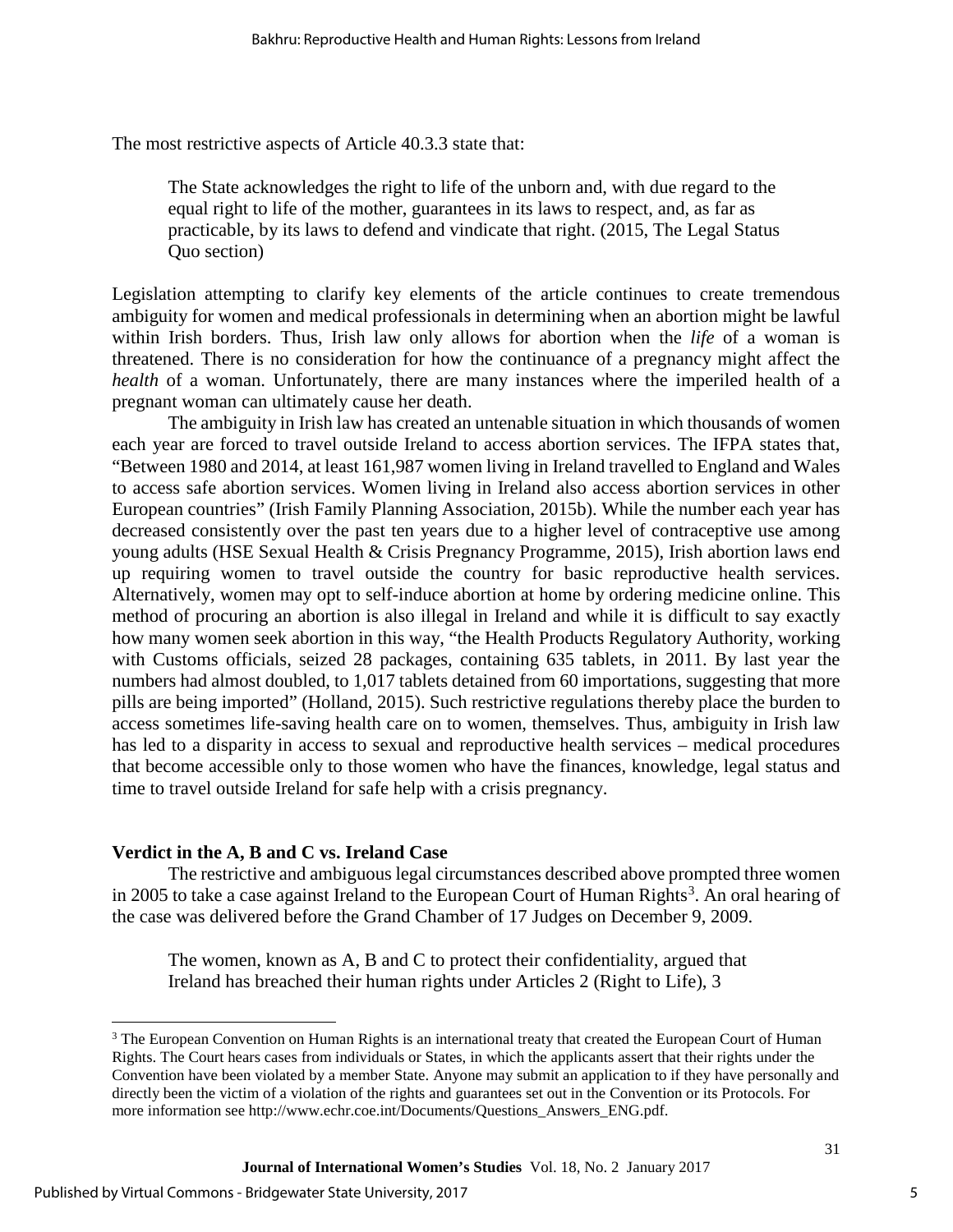(Prohibition of Torture), 8 (Right to Respect for Family and Private Life) and 14 (Prohibition of Discrimination) of the European Convention on Human Rights. (Irish Family Planning Association, 2015c)

In 2010 the European Court of Human Rights ruled that applicant C's human rights were violated under Article 8 of the European Court of Human Rights by the Irish State in its failure to implement existing constitutional law (Irish Family Planning Association, 2015c). The Irish Family Planning Association was instrumental in facilitating the case and supporting the applicants.

In 2012, several years after the verdict was delivered, the Irish government established an expert group to review and respond to the European Court of Human's Rights judgment (Irish Family Planning Association, 2015a). In late 2012 the expert group released its report and in 2013 the government introduced the Protection of Life During Pregnancy Act into law. While the Protection of Life During Pregnancy Act was intended to clarify the conditions under which abortion should be available within the parameters of the Irish Constitution, it only complicated the issue further (Holland, 2014). Thus, legal clarity and availability of abortion as a basic human right of women did not advance as a result of the verdict in the A, B and C case.

#### **Death of Savita Halappanavar**

The anticipated consequences of such ambiguity in Irish law and the delay of the State to clarify its own constitution came to a head in October 2012. Savita Halappanavar, an immigrant to Ireland of Indian decent, died due to complications resulting from her refused request for an abortion in an Irish hospital. Although amniotic fluids had broken, she was miscarrying, and her foetus was not viable outside the womb, Savita and her husband, Praveen, were told that because foetal heartbeat was still present and because "Ireland is a Catholic country" an abortion was not possible. The result of the mismanagement of Halappanavar's case led to her death from septicemia and E. coli, causing shock to the body and multi-organ failure (Lentin, 2013, p. 130).

Savita Halappanavar's death sent a tremor through the nation and within days thousands protested on the streets of Dublin in remembrance of her and to demand change in the country's abortion laws (Fallon, 2012). Investigation into Halappanavar's death found "a failure in the provision of the most basic elements of patient care" (Health Information and Quality Authority, 2013, para. 2). Furthermore, "interpretation of the law related to lawful termination in Ireland is considered to have been a material contributory factor" in her death (Waterfield, 2013, para. 3). The case of Savita Halappanavar made apparent that Irish abortion laws' lack of clarity in the distinction between the *life* and the *health* of the mother creates an unsustainable situation that puts women's lives at risk. It also made transparent, yet again, that the Irish state's long-standing reliance on a woman's ability to travel at will to neighboring countries, such as the UK, to access abortion services will inevitably fail to protect women who are not able, for whatever reasons, to travel without restriction. Furthermore, the circumstances of Halappanavar's death reinforce a history of indignity that women in Ireland have endured, time and again, when facing a crisis pregnancy. Notable cases include: the 1984 case of Ann Lovett, a young girl who had concealed her pregnancy only to die giving birth alone in the town grotto under a statue of the Virgin Mary (O'Doherty, 2014); the 1992 case of a young woman known as "X" who was refused the right to travel for an abortion after becoming pregnant as a result of rape even though her pregnancy was a risk to her life due to the threat of suicide; the 1997 case of a young girl known as "C" who faced obstacles in terminating a pregnancy that was an outcome of rape; and the 2007 "D" case in which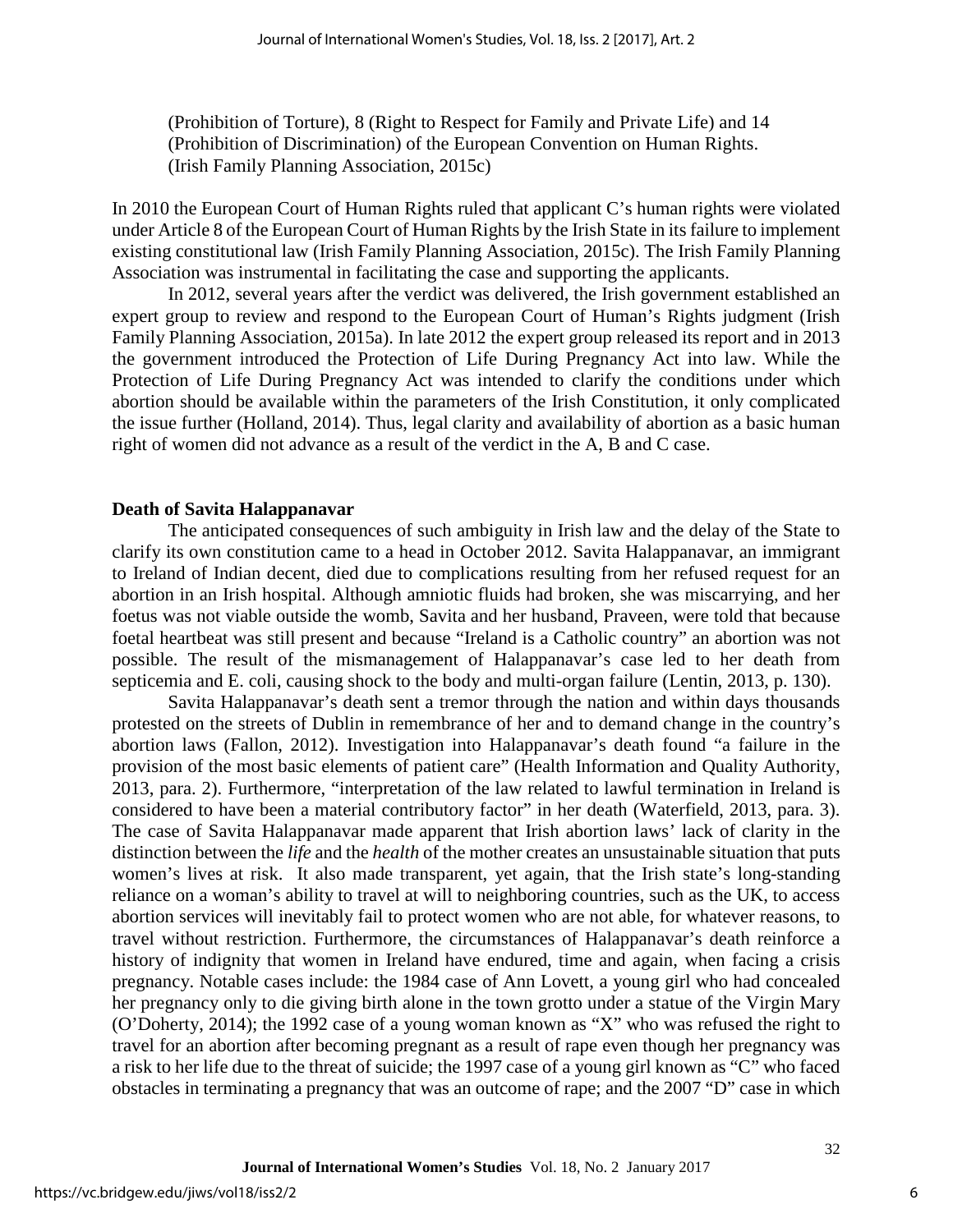a young woman in the care of the State was refused right to travel to terminate an anencephalic pregnancy (Irish Family Planning Association, 2015c; see also Quilty, Kennedy, & Conlon, 2016).

The public outcry at Savita Halappanavar's death was in response to the ongoing disrespect and disregard for women's bodily autonomy on the part of the State. As such, this tragic event contributed greatly to an energizing of the Irish pro-abortion movement that continues currently with tremendous momentum. In the midst of the economic and social turmoil I described above, the Irish Family Planning Association continued to stand as Ireland's leading organization in sexual and reproductive health service provision and advocacy.

### **The Sexual and Reproductive Rights Movement Promoted by the Irish Family Planning Association**

Started in 1969, the Irish Family Planning Association is a national voluntary organization and registered charity whose administrative offices are located in the Dublin City Centre. For founding members of the Irish Family Planning Association, the main focus was to transform the overall climate in Ireland with regard to reproductive health and family planning in order to make information and services accessible to everyone.

At the time of its inception, the IFPA was concerned with the substandard health and social circumstances of many families in Ireland. At the forefront were the effects on the lives of women with repeated unwanted pregnancies (Irish Family Planning Association, 2005a). The goals and aims with which the IFPA began are "now part of a broader policy to protect and promote individual basic human rights in reproductive health, relationships and sexuality" (Irish Family Planning Association, 2004). The Irish Family Planning Association acts as service provider and reproductive health advocate, making regular submissions to the national government as well as international bodies concerning the state of reproductive health legislation. In this way, the organization serves as a source of expert knowledge in areas of reproductive health (Bakhru, 2007, p. 121).

#### **Analysis of the IFPA's Advocacy for Women's Sexual and Reproductive Rights**

My analysis of IFPA documents between 2008 and 2013 showed that one of the most significant and meaningful strategies this organization used to bring attention to the contradictions and ambiguities of Irish abortion law was through contrasting it with various human rights conventions and treatises to which Ireland is a signatory and often ratified and is therefore obligated to uphold gender equality and nondiscrimination<sup>[4](#page-7-0)</sup>. For example, the 2011 submission to the UN Committee Against Torture, to which Ireland states:

The disproportionate and ineffective nature of Ireland's abortion ban runs contrary to a number of UN human rights treaties to which Ireland is a signatory. Specifically, Ireland is in breach of its obligations under the International Covenant on Civil and Political Rights, the International Covenant on Economic,

<span id="page-7-0"></span> $\overline{a}$ <sup>4</sup> The UN Convention Against Torture was signed by Ireland in 1992 and ratified in 2002. The International Covenant on Civil and Political Rights was signed by Ireland in 1973 and ratified in 1989. The International Covenant on Economic, Social, and Cultural Rights was signed by Ireland in 1973 and ratified in 1989. Ireland became a party to the Convention on the Elimination of All Forms of Discrimination Against Women through accession in 1985.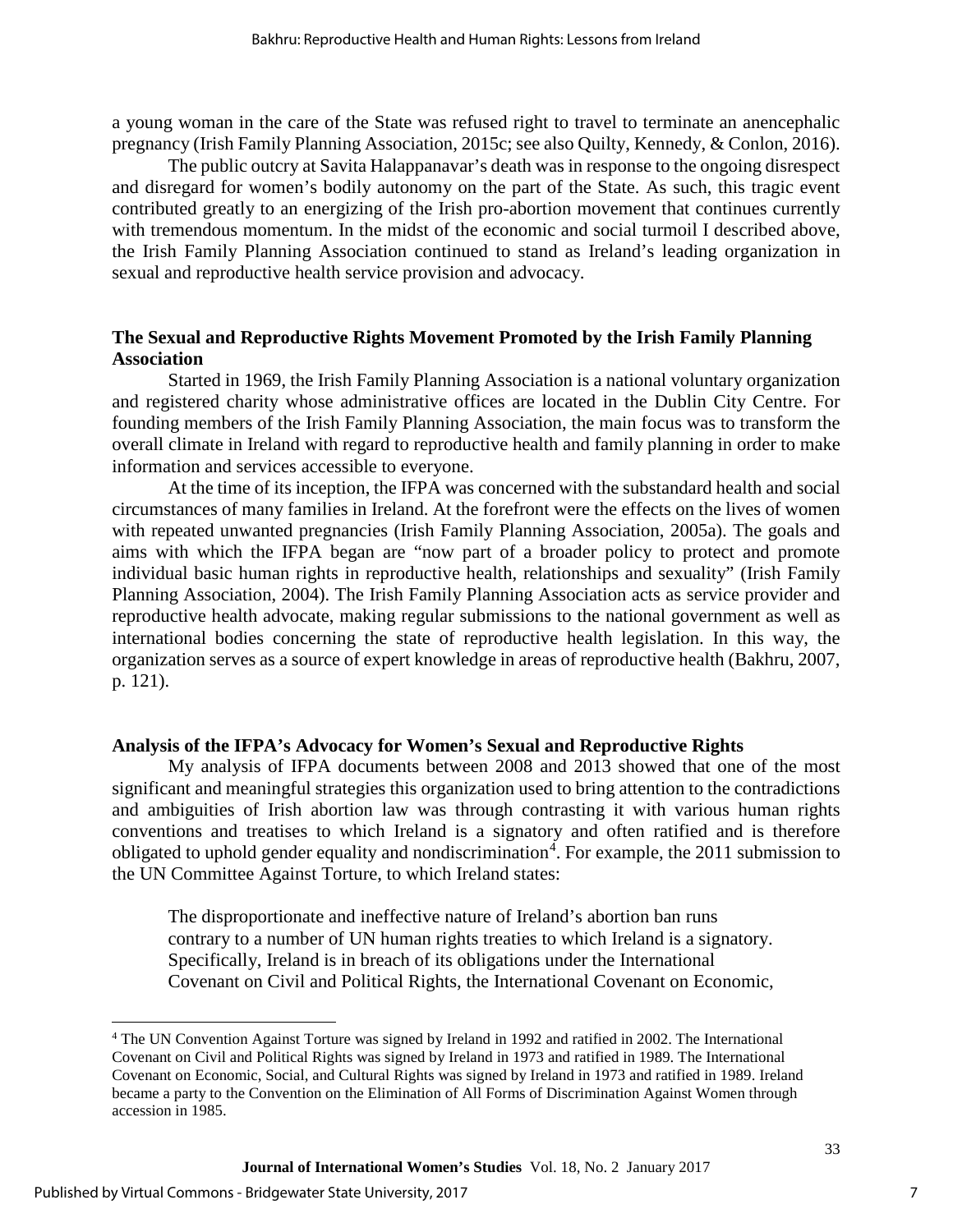Social and Cultural Rights and the Convention on the Elimination of All Forms of Discrimination against Women. Several international human rights bodies including the UN Human Rights Committee, UN Committee on the Elimination of Discrimination against Women, Council of Europe Commissioner for Human Rights and the European Court of Human Rights, have expressed concern over Ireland's severely restrictive abortion laws and failure to clarify the circumstances under which lawful abortions may take place. (p. 4)

More explicitly, the 2008 submission to the UN Human Rights Committee states:

The Irish ban on abortion is among the most restrictive in the world. This ban, alongside the failure of the state to clarify the law on its operation, constitutes a violation of Articles 2 (Right to an Effective Remedy), 3 (Right to Equality and Non-Discrimination), 6 (Right to Life), 7 (Freedom from Torture, Cruel Treatment, and Punishment), 17 (Right to Privacy) and 24 of the International Convenant on Civil and Political Rights. (p. 1)

The submission then goes on to discuss in detail the ways in which each article mentioned above was violated.

In their discussion of Ireland's abortion restrictions, as they relate to international conventions, the IFPA consistently emphasized that by ignoring these covenants, the Irish government was perpetuating gender inequality and discrimination. The 2008 submission to the UN Human Rights Committee states:

The Irish abortion law discriminates on the basis of sex because men are able to access the full range of medically necessary health care, including contraception, sterilisation and treatment for sexually transmitted diseases. In contrast, legal barriers to abortion, a medical treatment required only by women, constitutes a violation of nondiscrimination norms. (p. 8)

Another example occurs in the 2011 Universal Period Review, which reads:

The effect of the Irish abortion laws is to discriminate on the basis of sex because men are able to access the full range of medically necessary reproductive health services and women are not. The State has not only failed to provide equal health care but is singling out and criminalizing medical care that only women need. The Irish abortion restrictions deprive women of the ability to make the decisions about their family life and instead force them to put their health at risk in pursuit of the State's goal to "protect the life of the unborn." Men are not required to sacrifice their bodily integrity and authority to make decisions about family life, even to preserve the life of an actual alive child. (p. 3)

By advocating for sexual and reproductive rights, namely abortion rights, in the context of human rights and gender equality, the IFPA has continued to invoke women's equality as a cornerstone of creating change.

Such an approach to sexual and reproductive health advocacy is significant because it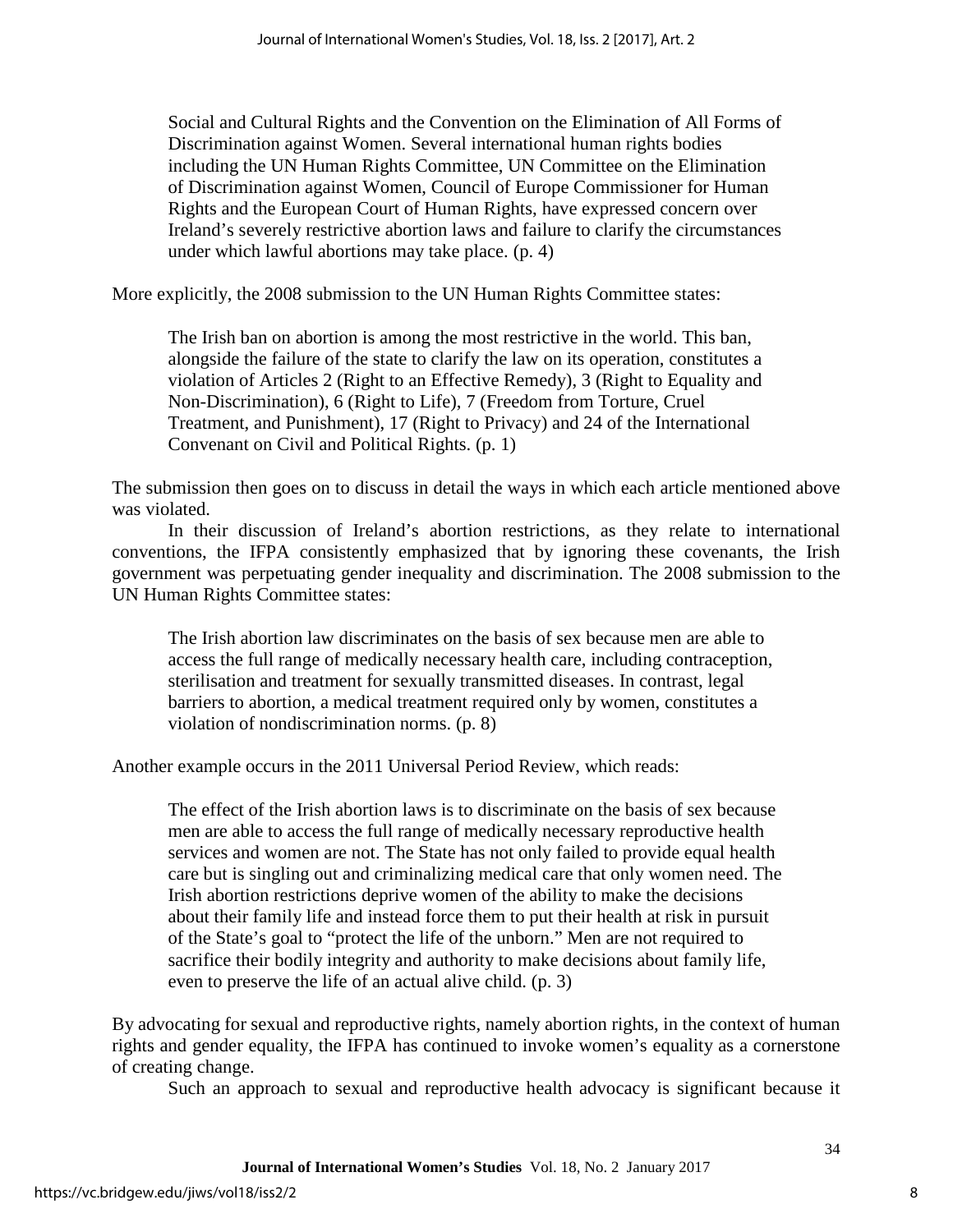recognizes a deeper, more substantive meaning behind the need for a change in law or adherence to international treatises alone. Connecting back to the International Conference on Population and Development Program of Action (ICPD POA) in 1994, the IFPA is continuing the effort toward achieving gender equality, equity and empowerment of women while focusing on sexual and reproductive health. The ICPD POA recognized that women's control and decision making over their own bodies is closely linked to the full materialization of gender equality.

Like the ICPD Program of Action, the IFPA has continued to urge the Irish government to repeal laws and policies that are gender biased. As Correa and Petchesky (1994) point out:

in order for women to achieve equal status with men in society, they must be respected as full moral agents with projects and ends of their own; hence they alone must determine the uses-sexual, reproductive, or other- to which their bodies and minds are put. (p. 109)

Gender equality and human rights in the context of sexual and reproductive health means affirming that a woman's body is an integral part of one's sense of self and that a whole sense of self is necessary for full participation in society (p. 113).

#### **Socioeconomic Trends that Impede Women's Sexual and Reproductive Rights**

In spite of the clarity of international conventions that place women's empowerment as central to sexual and reproductive health, within many countries, Ireland included, debates remain as to who holds the responsibility to ensure that sexual and reproductive rights are fully realized. Petchesky (2003) outlines three characteristics of the global environment in which women's health NGOs are working to develop and implement policies that place women's empowerment and equality at the center of rights discourse, which itself has the potential to overlook women's empowerment. These are: 1) macroeconomic policies aimed at growth, free trade and minimal safety nets rather than eradicating poverty, creating conditions of social justice and increasing human well-being; 2) weakened capacity of institutions at the national level responsible for health and development relative to those responsible for policing security; 3) a dominant approach to health reform that emphasizes cost effectiveness and aggregate statistics about 'life years' over better lives for women and girls (Petchesky, 2003, p. 188). Global environments characterized by the aforementioned qualities impede women's empowerment and perpetuate inequality. This is in spite of claims that integrating women into the global capitalism economy is a potential pathway toward equality. Within the context of a global capitalist culture that focuses on the freedom of the market, weakening of the state through austerity measures, and prevalence of profit-making ideology, reproductive health non-governmental organizations, like the IFPA, face a tremendous challenge to ensure that the conditions necessary to realize women's rights are being protected.

The ways that austerity programs negatively impact women's lives has been well documented (Karamessini & Rubery, 2013). As counties in economic crisis seek aid from global financial institutions, such as the International Monetary Fund, loans are made with conditions that negatively impact women's well being. These include demands to cut social services, privatize or eliminate what were previously public goods or services, and remove rules and regulations that were intended to stabilize the market. Austerity measures, much like structural adjustment policies of the past, reduce women's opportunity for employment, especially in public-sector jobs where women make up the majority of employees. Austerity measures also reduce food, housing and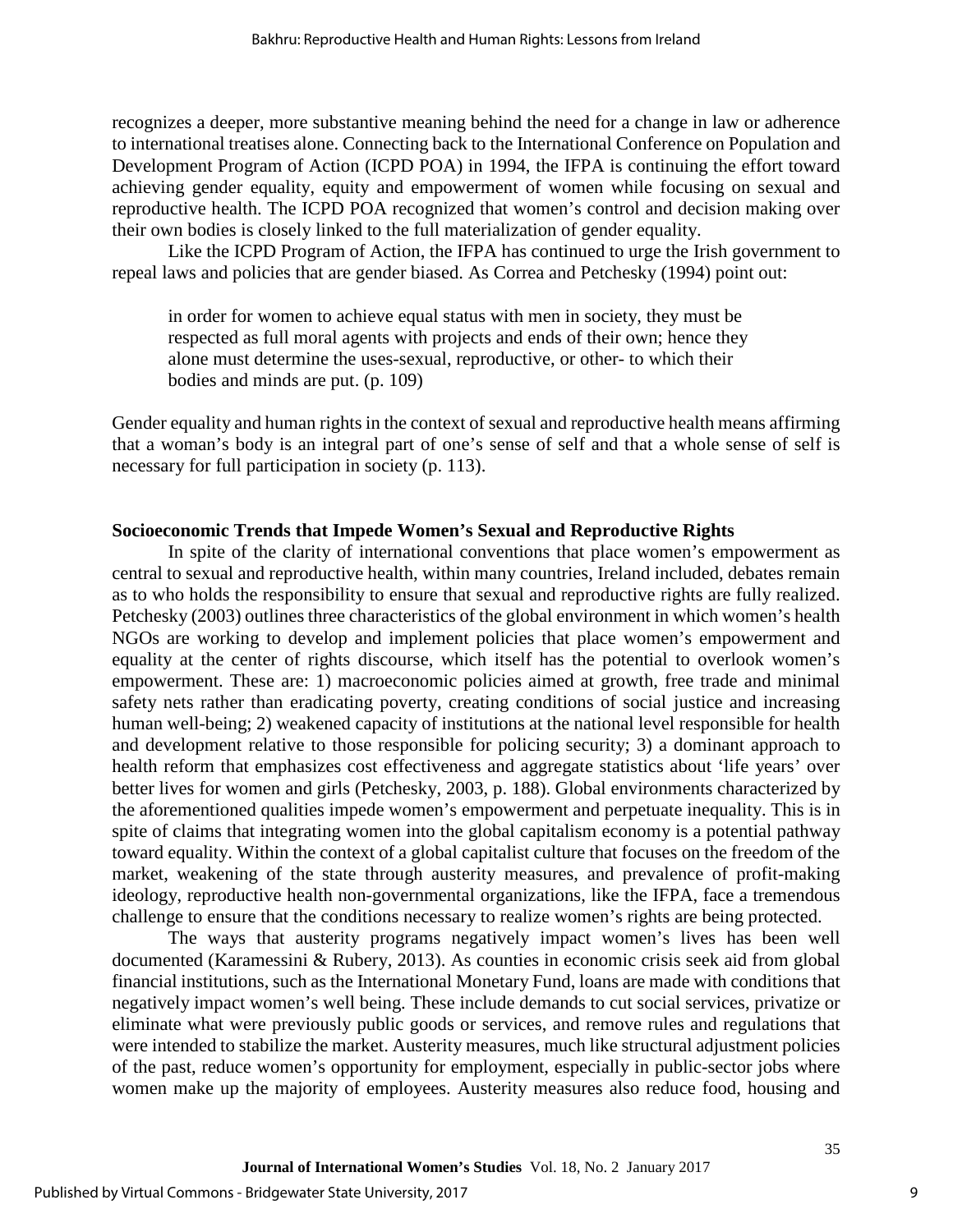health subsidies- social services that significantly impact women, especially single mothers. It has been well established that the poorest of the poor are women, often heads of households in charge of providing for children and elderly, or ill family members. As a result, those who come to rely on the social services that austerity measures cut and those who are most detrimentally impacted by such cuts are women; especially poor or marginalized women (Pettman, 2006, p. 437).

Regarding the Irish case specifically, Barry and Conroy (2013) point out that during times of economic austerities the cutting of provisions aimed at helping low income households, many of which are made up of single parents, disproportionately affected women and created new inequalities in the public sector. In their 2013 report, the National Economic and Social Council states, "It is those households that have fewest resources, however, that have the least capacity to cope and may, therefore, be more reliant on quality, accessible and affordable public services" (p. 88). Since the start of the economic crisis in Ireland, government bodies that were reduced or cut altogether included the Equality Authority, the Human Rights Commission, the Combat Poverty Agency, the Women's Health Council, the National Committee on Racism/Interculturalism, and the Crisis Pregnancy Agency (Barry & Conroy, 2013, slide 23) contributing to a lack of critical gender analysis in policy realms. Barry and Conroy point out that during times of economic calamity gender equality is cast aside as a marginal issue in the big picture of the national crisis (2013, slide 23).

In regard to sexual and reproductive health, measures taken by the government of Ireland to address the economic crisis included a significant cut to the Health Service Executive (HSE), a government agency charged with delivering health and personal social services. The combination of a decrease in health services and a simultaneous increase in need of people to utilize public health services (both a result of the economic crisis and austerity measures) resulted in the IFPA suspending medical card services, a subsidized health program, for a period in 2008. The IFPA 2008 Annual Report states that, "the IFPA was forced to suspend the provision of services to medical card clients at its main Dublin clinic due to a lack of funding from the HSE resulting in a noticeable reduction in attendances at the clinic" (p. 4). In 2009, the IFPA faced the same challenges and turned away 3,000 medical card users who sought family planning (Irish Family Planning Association, 2009, p. 6). Again in 2010, 2011, 2012 and 2013 the IFPA validated the impact of the recession and consequent austerity measures on women by reporting a fall off in private clients and documenting the organization's inability to meet the increase demand for services from medical card clients. Their 2010 Annual Report states, "Women simply cannot afford to pay for sexual and reproductive health services" (p. 1) and they urge that, "The Government must act now and provide adequate resources for family planning services or risk a reversal of the many social and economic benefits women living in Ireland have enjoyed thanks to access to modern family planning methods" (p. 1).

By 2012 the IFPA had experienced an HSE funding reduction by almost 25% (Irish Family Planning Association, 2012a, p. 2) and had been handling significant cuts to their own budget as they dealt with the ramifications of four years of economic crisis' financial strain on women. Interestingly, by 2012, the documents show a significant shift in the discourse of the IFPA's annual reports. The organization began to explicitly and directly link the vulnerability of poor women and their ability to access reproductive health services to an obligation of the State to protect them based on human rights principles. The IFPA stated that reduction in funding was "severely limiting our ability to respond to the sexual and reproductive health needs of medical card clients, including many women and girls who are low-income or living in poverty" (2012a, p. 2) and they urged that "onus remains on the Irish Government to provide adequate resources for family planning services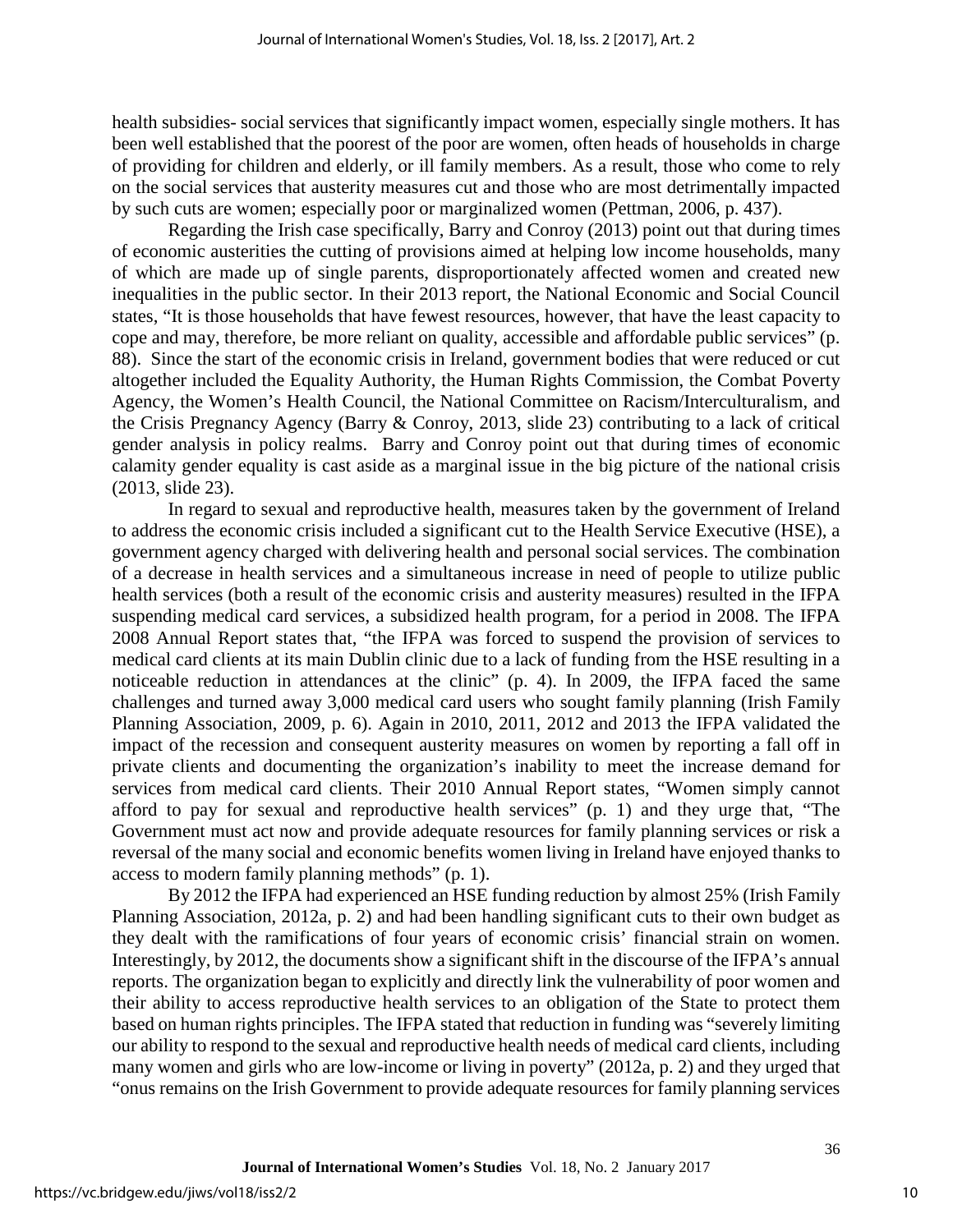for all people in Ireland" (2012a, p. 2). Again, the IFPA promoted women's sexual and reproductive rights by invoking an international human rights system that sees it as the duty of States to respect, protect and fulfill rights (UN Women, 2015).

Furthermore, in their submissions since the economic downturn, the IFPA called on the State to be held responsible for the provision of health care services and protection of women in Ireland; in particular the protection of groups of women who are most vulnerable. For example, in specific relation to abortion law, the IFPA stated in their 2008 submission to the UN Human Rights Committee:

In an Irish context, women who can afford to travel and/or have legal permission to do so, dependent on their immigration status, for example, can exercise the option of travel to another State in order to access safe abortion services. (p. 6)

In their 2011 submission to the UN Committee Against Torture, the IFPA stated,

The criminalisation of abortion disproportionately impacts vulnerable and disadvantaged women and girls who cannot raise the necessary funds to travel abroad or who cannot leave the jurisdiction because of immigration restrictions as well as young women in the care of the State. (p. 2)

Again in their 2011 Universal Periodic Review, the IFPA stated:

The restrictions on abortion disproportionately impacts women living in poverty. Although abortion is severely restricted within Ireland, the State repeatedly acknowledges that abortion is readily accessed by thousands of women each year who pay to travel abroad. For women living in poverty, raising the necessary funds for flights, hotel, transportation to and from the airport and the private procedure is impossible. Women who do not have the means to travel are forced to continue the pregnancy against their will or seek out illegal and unsafe methods of abortion, creating a risk to her health and wellbeing. (p. 3)

How much more intensified are the burdens placed on women to realize their sexual and reproductive rights in times of economic crisis, especially among those most vulnerable?

By exposing multiple barriers that poor and immigrant women face in accessing sexual and reproductive health care, the IFPA drew attention to the intersection of needs of various groups of women in Ireland. For example, for asylum-seeking women in Ireland, immigration status and economic dependence limit their ability to negotiate reproductive health decisions freely. In an attempt to address the needs of their asylum seeking clients, whose situation can be particularly dire, the IFPA worked together with Akina Dada wa Africa-AkiDwA (Swahili for sisterhood), a network of migrant women living in Ireland (for more information see http://akidwa.ie), to develop a program that would inform women seeking asylum of available services and encourage them to feel empowered to access those services. Furthermore, the program aimed to raise awareness of the experiences of and barriers to care that asylum seekers face; experiences that are rooted in the multiple and intersecting needs that arise from being an asylum seeker (Irish Family Planning Association, 2010b).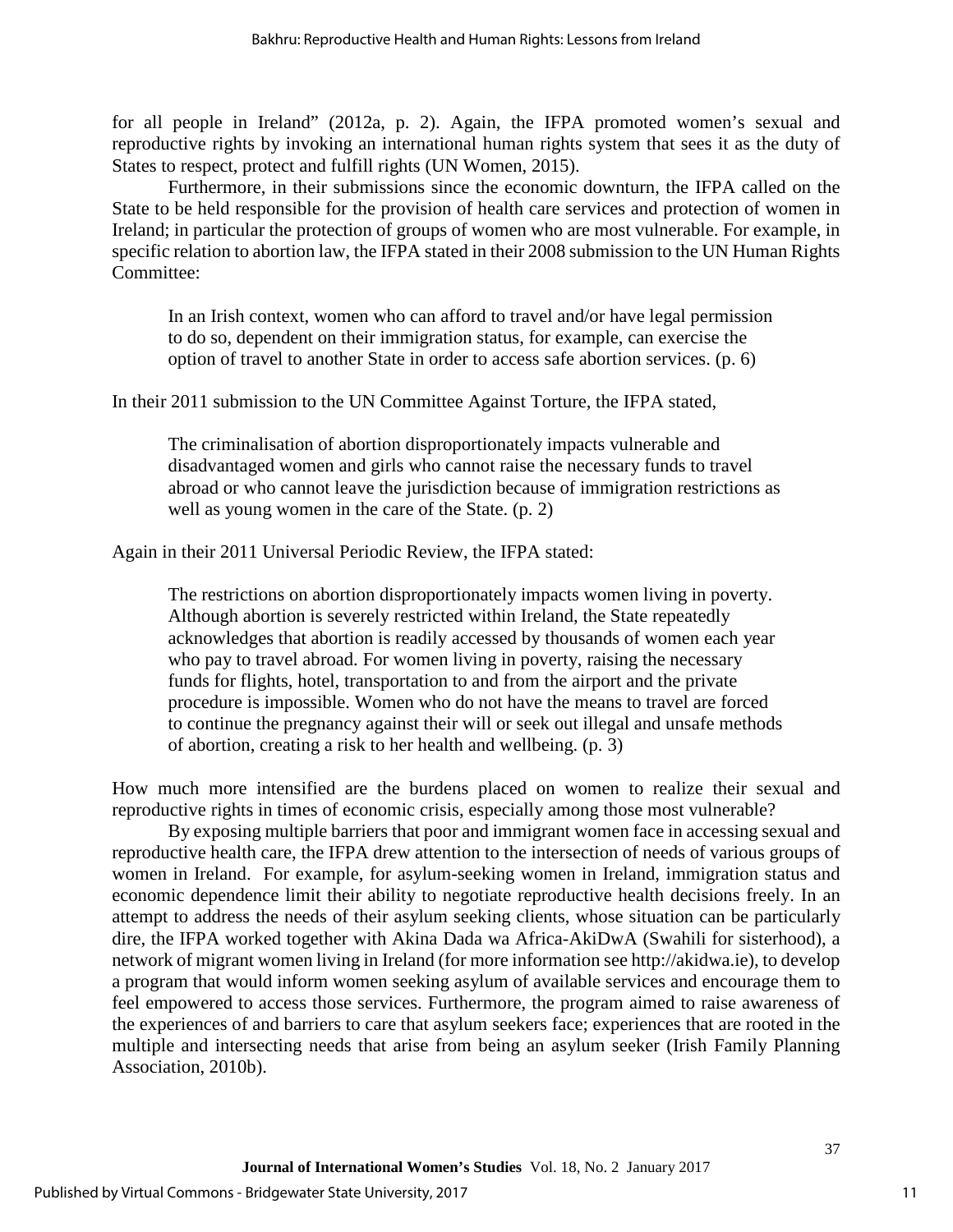In 2010, as part of their efforts to promote basic human rights in regard to reproductive and sexual health, the IFPA helped to publish the S*exual Health and Asylum Report*. The handbook focuses on the work of a grass-roots program called the Majira program, a collaboration between the IFPA and AkiDwA. Together in 2009 and 2010, the participants produced a handbook to help service providers understand the multiple and overlapping barriers that asylum-seeking women face in making and carrying out their reproductive health decisions. In the handbook, common issues that affect asylum-seeking women were identified and addressed. These include awareness of SRH services; unfamiliar health system; communication; interpreting; informed consent; privacy; confidentiality; assumptions; poverty; sex of health care provider; child care; transportation; support networks; limitations on health consultations; LGBT stigma; awareness of laws and regulations; female genital mutilation; gender-based violence; and sexual exploitation/prostitution (Irish Family Planning Association, 2010b). In addition, arenas in which these issues play out are discussed, such as family planning and contraception, cervical cancer screening, sexually transmitted infections, crisis pregnancy and post-abortion care.

In order to fully disclose the labyrinth of regulations that asylum-seeking women must navigate to access abortion services outside the Irish state, the IFPA report (2010b) states:

Women must apply for a re-entry visa from the Department of Justice and Law Reform and a visa from the country to which they will be travelling. Both visas cost approximately 60 Euro each and processing times can take up to 15 working days, depending on which country the woman will be travelling. Furthermore, documentation from the abortion clinic abroad and the crisis pregnancy service attended in Ireland is required to support the visa applications. While the bureaucratic and administrative hurdles are enormous, the cost of visas, flights, accommodations and the termination procedure is impossible for most [asylum seeking] women. (p. 23)

The report here is drawing attention to the need for what Correa and Petchesky (1994) call "enabling conditions;" the conditions that aid in a reconstruction of human rights that acknowledges gender, class, cultural and other differences and recognizes social needs. Enabling conditions involve social welfare, personal security and political freedom (p. 107) and must be present for sexual and reproductive rights to be realized. In the case outlined above, asylumseeking women need accurate information about reproductive and sexual health services, freedom from violence, financial means to travel, legal means to exit and enter the country and emotional and social support. To sum up this point, in their 2012 publication *New Expert Group Must Vindicate Right to Abortion* Niall Behan, on behalf of the IFPA states:

No woman in a life-threatening situation should be forced to endure the uncertainty, humiliation and distress that these women face. It is in the hands of the expert group to ensure that this never happens again. Time is of the essence. Every day the State fails to reform its restrictive abortion laws, it is violating the judgment of the Supreme Court and the European Court of Human Rights and showing a callous disregard for women's human rights (p. 2).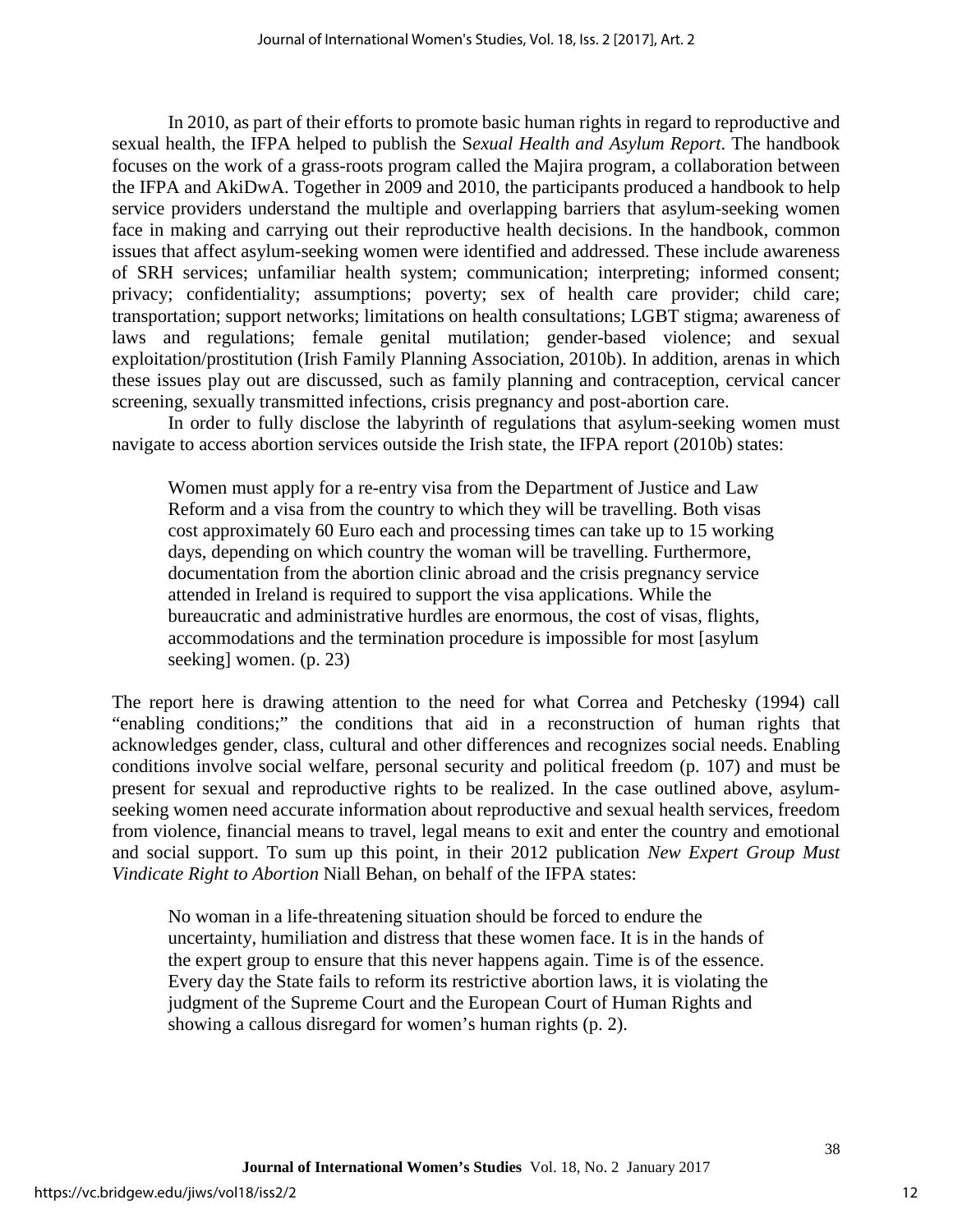#### **Conclusion**

At their most basic level, human rights "are held by all human beings, irrespective of any rights or duties that an individual may (or may not) have as citizens, members of families, workers, or parts of any public or private organization or association" (Luna, 2009, p. 345). Framing sexual and reproductive health as a human right carries the potential to hold States responsible to respond to violations of women's bodily integrity that occur in realms that traditionally have been seen as private, or as part of the domestic sphere (2009, p. 349). In addition, using a human rights structure when discussing sexual and reproductive health links the struggle of women in a particular social or geographic location to similar, though maybe not identical, struggles of women in a variety of social and geographic locations based on a universal and internationally agreed upon framework; potentially creating transnational solidarities (2009, p. 354). Situating sexual and reproductive health within the context of human rights calls on government bodies not only to recognize sexual and reproductive health matters as legitimate but also to protect women's sexual and reproductive health through funding services (Berer, 2004) and protect against the erosion of access to public services.

Through various documents, such as annual reports and submissions to UN bodies, the IFPA called on the State to be accountable for the provision of health care services and protection of women in Ireland. Such an approach is deeply meaningful in light of the intersection of needs and obstacles that the most vulnerable groups of women face in realizing their sexual and reproductive health. In addition, using a human rights structure when discussing sexual and reproductive health links the struggle of women in a particular social or geographic location to similar struggles of women in other parts of the world thereby creating transnational solidarities.

Of course, efforts to move towards these goals will vary based on social and geographic location as well as varying cultural contexts. Although critiques of human rights discourses have been well documented, such as vague language, an overemphasis on individualism and a presumption of universality, as women's health advocates invoke human rights frameworks in advocating for sexual and reproductive rights, an understanding and respect for the differences between women based on religion, culture, sexual identity or medical circumstance must be kept in mind both within as well as between countries. Certainly, women's experiences worldwide cannot be homogenized. A universalizing in rights language must account for and recognize that "different rights have different meanings and values across culture, nation, religion, etc." (Correa & Petchesky, 1994, p. 117).

With this in mind, moral and political value in human rights remains in that it provides a pro-active strategy and inspiration for advancing sexual and reproductive rights (Sistersong, 2005, p. 3) in terms of change in policy, social norms, social practices as well as emphasizing the need for women to have both the power and resources to make and carry out informed decisions about their sexual and reproductive lives. When organizations like the IFPA act based on a deep commitment to human rights, they pose a major threat to maintaining a social hierarchy that benefits political elites (Luna, 2009, p. 345) and can create a transformation in the lived realities of women around the globe.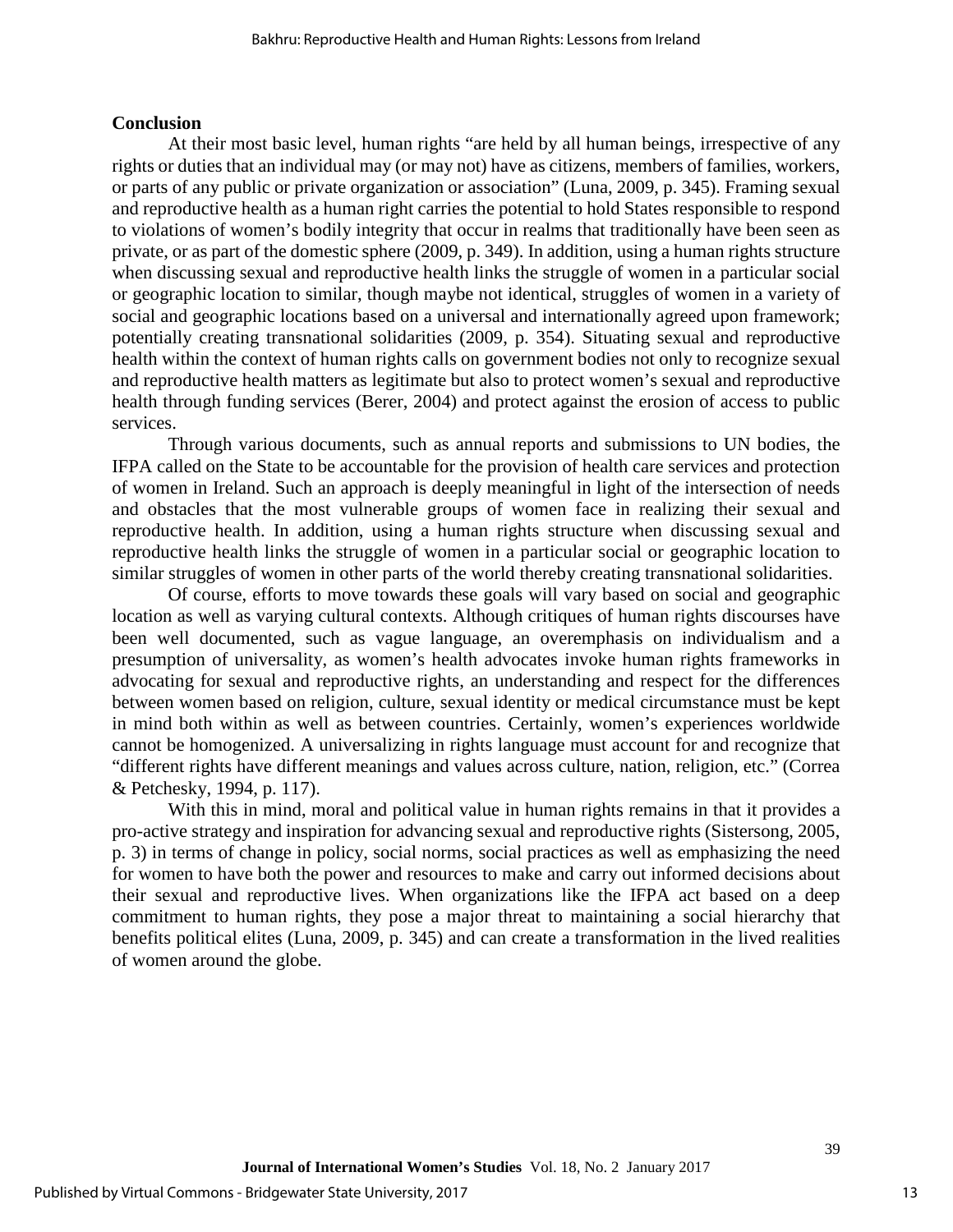**References**

- Bacik, I. (2004). *Kicking and screaming: Dragging Ireland into the 21st century*. Dublin: O'Brien.
- Bacik, I. (2013). The Irish Constitution and Gender Politics: Developments in the Law on Abortion. *Irish Political Studies*, *28*(3), 380-398.
- Bakhru, T. (2007). *Globalization and reproductive health: A cross-cultural study* [Unpublished dissertation]. Ph.D. University College Dublin.
- Bakhru, T. (2008). Migration, development, and reproductive health: Selected experiences of an NGO in Ireland. *Gender and Development, 16*(2), 301-312.
- Barndt, D. (2008). *Tangles Routes: Women, Work, and Globalization on the Tomato Trail.* New York: Rowan and Littlefield.
- Barry, U. (2008). *Where are we now? New feminist perspectives on women in contemporary Ireland*. Dublin: Tasc at New Ireland.
- Barry, U., & Conroy, P. (October 2012). *Ireland in Crisis 2008-2012: Women, austerity, and inequality* [PowerPoint slides]. Retrieved from http://www.nwci.ie/download/pdf/nwcitasc\_seminar\_ursula\_barry\_and\_pauline\_conroy.p df
- BBC News. (2010). Q&A Irish Republic bail-out. *BBC News.* Retrieved from http://www.bbc.com/news/business-11766346
- Berer, M. (2004). Sexuality, rights, and social justice. *Reproductive Health Matters*. *12*(23), 6- 11.
- Center for Reproductive Rights. (2014). *Abandoned and stigmatized: The impact of the Irish abortion law on women* [brochure]. New York: Center for Reproductive Rights.
- Correa, S., & Petchesky, R. (1994). Reproductive and sexual rights: A feminist perspective. In Sen, G. (Ed.). *Population Policies Reconsidered* (pp.107-123). Cambridge: Harvard University Press.
- Cullen, P. (2012, September 17). Recession sees women use 'less effective' contraception. *The Irish Times*. Retrieved from http://www.irishtimes.com/news/recession-sees-women-useless-effective-contraception-1.531892
- Doherty, M. (2010). *Improving the sexual and reproductive health and rights of most at risk adolescents: Report of a study tour of Irish parliamentarians, journalists and IFPA representatives to Bolivia*. Dublin, Ireland: Irish Family Planning Association.
- Dukelow, F., & Considine, M. (2014). Between retrenchment and recalibration: The impact of austerity on the Irish Social Protection System. *Journal of Sociology & Social Welfare*, *XLI*(2), 55-72.
- Enright, M., Conway, V., De Londras, F., Donnelly, M., Fletcher, R., McDonnell, N., … Uí Chonnachtaigh, S. (2015). Abortion law reform in Ireland: A model for change. *Feminists @ law, 5*(1). Retrieved from http://journals.kent.ac.uk/index.php/feministsatlaw/article/view/173/631
- Fallon, B. (November 17, 2012). Protesters in Ireland rally for abortion rights. *CNN World +*. Retrieved from http://www.cnn.com/2012/11/17/world/europe/ireland-abortioncontroversy/
- Giffney, N., & Shildreck, M. (eds.). (2013). *Theory on the edge: Irish studies and the politics of sexual difference*. US: Palgrave Macmillan.
- Gilmartin, M., & White, A. (2011). Interrogating medical tourism: Ireland, abortion, and mobility rights. *Journal of Women in Culture and Society*, *36*(2), 275-280.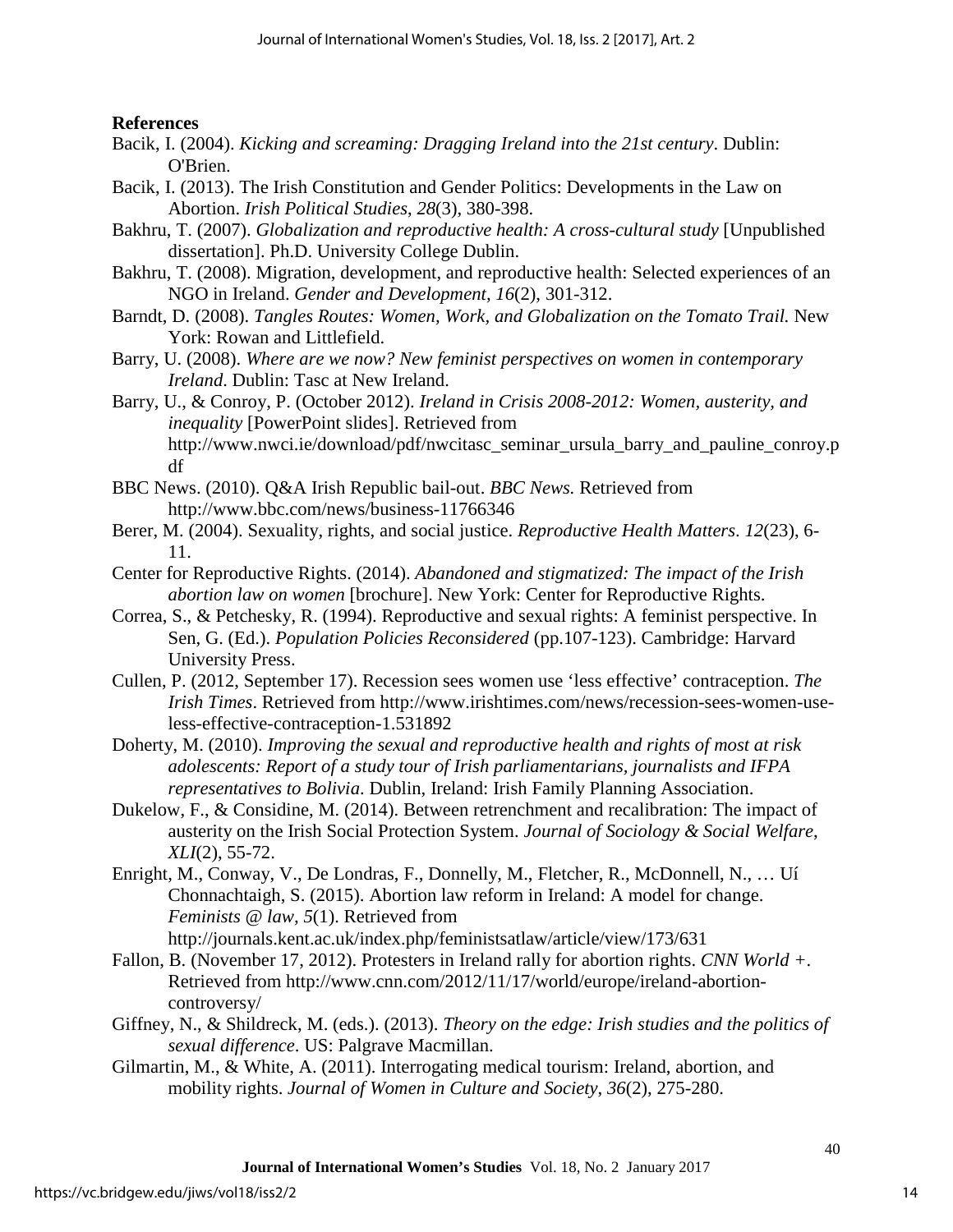- Hardiman, N. & Regan, A. (2013). "The politics of austerity in Ireland" in Austerity Measures in Crisis Countries – Results and Impact on Mid-term Development. *Intereconomics, 48*(1) 4-32. Kiel: Leibniz Information Centre for Economics http://dx.doi.org/10.1007/s10272- 013-0441-3
- Health, Information, and Quality Authority. (October 9, 2013). *Patient safety investigation report published by Health Information and Quality Authority*. Retrieved from http://www.hiqa.ie/press-release/2013-10-09-patient-safety-investigation-reportpublished-health-information-and-qualit
- Holland, K. (2014, January 3). College tells psychiatrists not to do abortion assessments: Psychiatrists say implementation of new abortion Act 'completely unsatisfactory'. *The Irish Times*. Retrieved from http://www.irishtimes.com/news/social-affairs/college-tellspsychiatrists-not-to-do-abortion-assessments-1.1642834
- Holland, K. (2015, October 3). Emily's story: An illegal abortion in Ireland. *The Irish Times.*  Retrieved from http://www.irishtimes.com/life-and-style/people/emily-s-story-an-illegalabortion-in-ireland-1.2376568
- HSE Sexual Health & Crisis Pregnancy Programme. (2013, July 11). Number of women giving Irish addresses at UK abortion clinics decreases for tenth year in a row according to Department of Health UK. *HSE Crisis Pregnancy Programme*. Retrieved from http://www.crisispregnancy.ie/news/number-of-women-giving-irish-addresses-at-ukabortion-clinics-decreases-for-tenth-year-in-a-row-according-to-department-of-health-uk/
- Irish Family Planning Association. (2004). *IFPA mission statement*. Irish Family Planning Association http://www.ifpa.ie/about/mission.html.
- Irish Family Planning Association. (2005a). *About-Index*. Irish Family Planning Association. Retrieved August 31, 2005 from www.ifpa.ie/about/index.html.
- Irish Family Planning Association. (2005b). IFPA Strategic Plan 2005-2008 (Unpublished document).
- Irish Family Planning Association. (2008a). *Comments of the Irish Family Planning Association in respect to the Third Periodic Report of Ireland under the International Covenant on Civil and Political Rights (ICCPR)*. Dublin, Ireland: Irish Family Planning Association.
- Irish Family Planning Association. (2008b). *IFPA annual report 2008: Access choice & advocacy*. Dublin, Ireland: Irish Family Planning Association.
- Irish Family Planning Association. (2009). *IFPA annual report 2009: Access choice & advocacy*. Dublin, Ireland: Irish Family Planning Association.
- Irish Family Planning Association. (2010a). *IFPA annual Report 2010: Access choice & advocacy*. Dublin, Ireland: Irish Family Planning Association.
- Irish Family Planning Association. (2010b). *Sexual health and asylum: Handbook for people working with women seeking asylum in Ireland*. Dublin: Irish Family Planning Association.
- Irish Family Planning Association. (2011a). *IFPA annual Report 2011: Access choice & advocacy*. Dublin, Ireland: Irish Family Planning Association.
- Irish Family Planning Association. (2011b). *Joint UPR Submission on Ireland 12th Session of the Universal Periodic Review*. Dublin, Ireland: Irish Family Planning Association.
- Irish Family Planning Association. (2011c). *RE: Supplementary information on Ireland, scheduled for review by the U.N. Committee against Torture during its 46th session*. Dublin, Ireland: Irish Family Planning Association.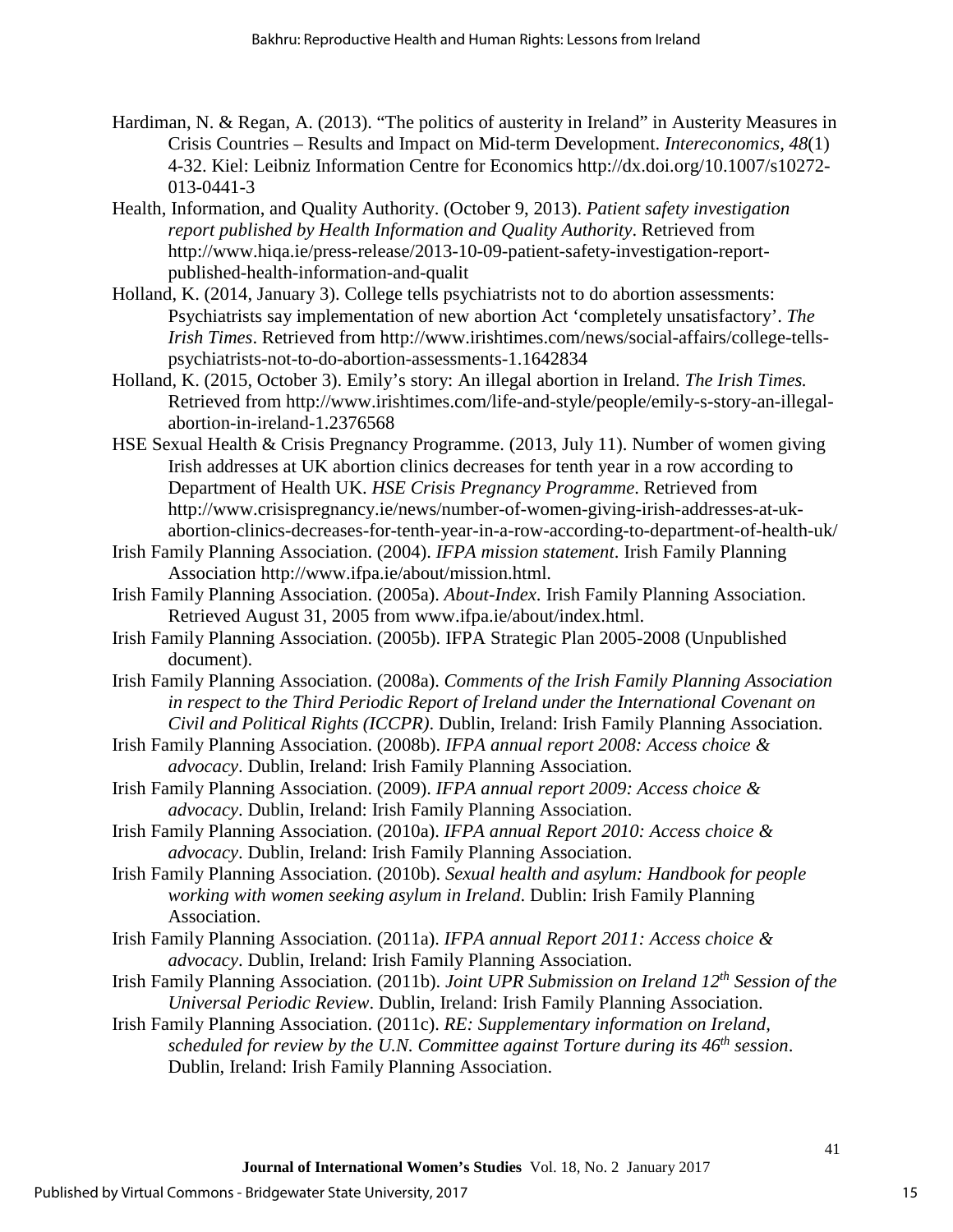- Irish Family Planning Association. (2012a). *IFPA annual Report 2008: Access choice & advocacy*. Dublin, Ireland: Irish Family Planning Association.
- Irish Family Planning Association. (2012b). *Submission of the Irish Family Planning Association (IFPA) on the Children First Bill*. Dublin, Ireland: Irish Family Planning Association.
- Irish Family Planning Association. (2013a). *General scheme of the Protection of Life During Pregnancy bill*. Dublin, Ireland: Irish Family Planning Association.
- Irish Family Planning Association. (2013b). *IFPA annual report 2013: Access choice & advocacy*. Dublin, Ireland: Irish Family Planning Association.
- Irish Family Planning Association. (2013c). *IFPA briefing note on Protection of Life During Pregnancy Bill*. Dublin, Ireland: Irish Family Planning Association.
- Irish Family Planning Association. (2013d). *Irish Human Rights Commission Review of the law and practice of the state regarding relevant human rights which pertain in situations of pregnancy where there is a risk to life*. Dublin, Ireland: Irish Family Planning Association.
- Irish Family Planning Association. (2013e). *Joint Committee on Health and Children: Implementation of the government decision following the publication of the expert group report in the matters relating to A, B and C v Ireland*. Dublin, Ireland: Irish Family Planning Association.
- Irish Family Planning Association. (2015a). *ABC v Ireland*. Retrieved from http://ifpa.ie/Hot-Topics/Abortion/ABC-v-Ireland.
- Irish Family Planning Association. (2015b) *Abortion in Ireland: Statistics*. Retrieved from https://www.ifpa.ie/Hot-Topics/Abortion/Statistics
- Irish Family Planning Association. (2015c). *Abortion in Ireland: Legal Timeline*. Retrieved from http://ifpa.ie/Hot-Topics/Abortion/Abortion-in-Ireland-Timeline
- Karamessini, M., & Rubery, J. (eds.). (2013). *Women and Austerity: The Economic Crisis and the Future for Gender Equality*. New York: Routledge.
- Kennedy, P., & Murphy-Lawless, J. (2003). The maternity care needs of refugee and asylum seeking women in Ireland. *Feminist Review*, (73), 39-53. Retrieved from http://search.proquest.com.libaccess.sjlibrary.org/docview/212056587?accountid=10361
- Kirby, P. (2004). Globalization, the Celtic Tiger and social outcomes: Is Ireland a model or a mirage? *Globalizations,* 1(2), 205-222.
- Lentin, R. (2013). A woman died: Abortion and the politics of birth in Ireland. *Feminist Review*, 105, 130-136.
- Luibheid, E. (2006). Sexual regimes and migration controls: Reproducing the Irish nation-state in transnational contexts. *Feminist Review*, 83, 60-78. Retrieved from http://dx.doi.org/10.1057/palgrave.fr.9400281
- Luna, Z. (2009). From rights to justice: Women of color changing face of U.S. reproductive rights organizing." *Societies Without Borders*, 4, 343-365.
- McGinnity, F., Russell, H., Watson, D., Kingston, G., & Kelly, E. (2014). *Winners and losers? The equality impact of the great recession in Ireland.* Dublin: The Equality Authority and Economic and Social Research Institute.
- McGuinness, S. (2011). A, B, and C leads to d (for delegation!). *Medical Law Review*, *19*(3), 476-491.
- Mullally, S. (2005). Debating reproductive rights in Ireland. *Human Rights Quarterly*, *27*(1), 78-104.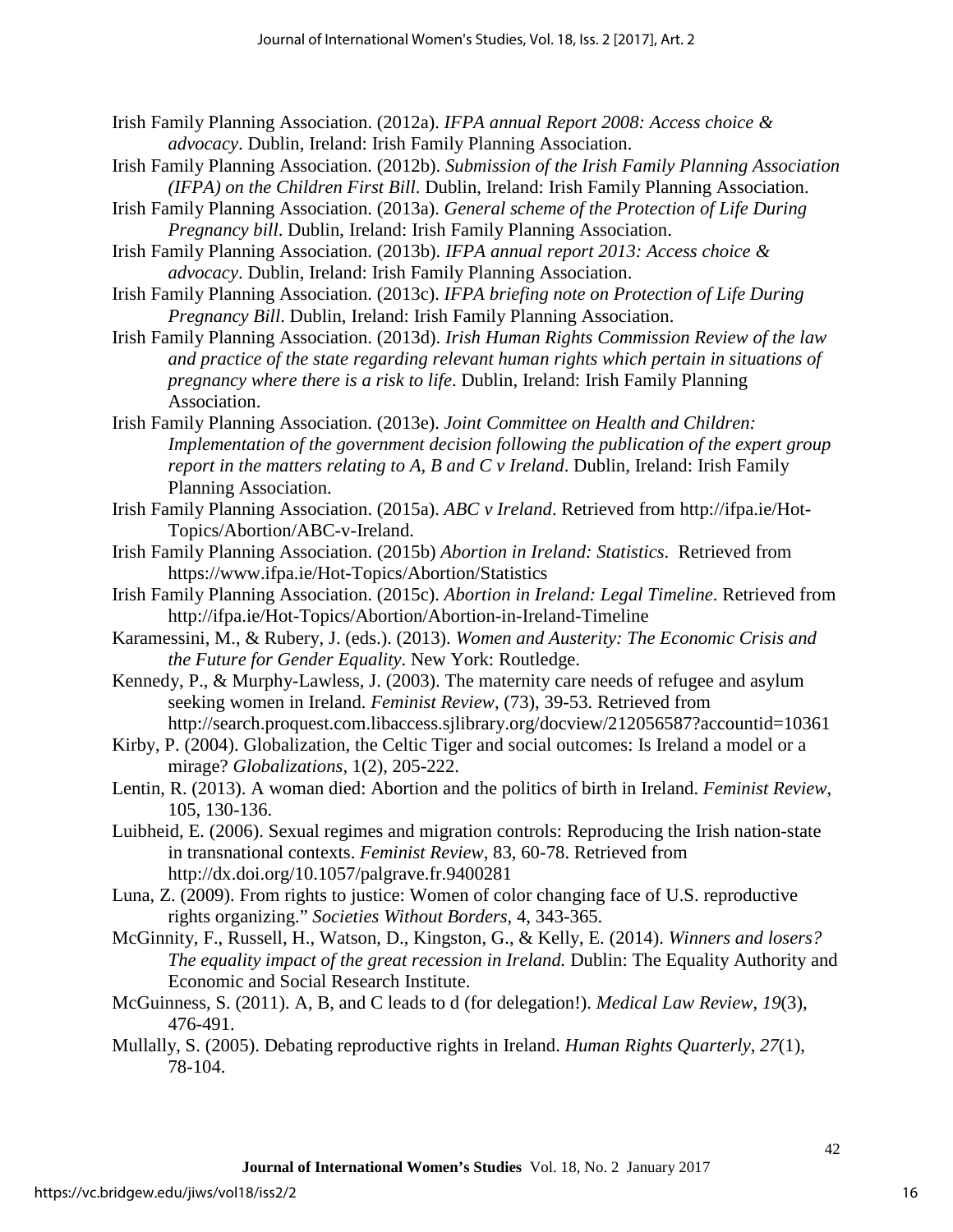- Murphy-Lawless, J., Huggins, A. & Pembroke, S. (2008). *Women in Sexuality Education: The impact of the Irish Family Planning Association's Wise Up program*. Trinity College: Dublin.
- Nagar, R. & Swarr, A. (2010). *Critical Transnational Feminist Praxis.* Suny Press: New York.
- National Economic and Social Council. (2013). *Social dimensions of the crisis: The evidence and its implications*. National Economic and Social Development Office: Dublin
- O'Doherty, C. (2014). Ann Lovett: Silence that will never be broken. *Irish Examiner*. Retrieved from http://www.irishexaminer.com/ireland/ann-lovett-silence-that-will-never-be-broken-257153.html
- Petchesky, R. (2003). *Global prescriptions: Gendering health and human rights*. New York: Zed Books.
- Pettman, J. J. (2005). On the backs of women and children. In P. S. Rothenberg ed. *Beyond borders: Thinking critically about global issues* (pp. 437-450). New York: Worth Publishers.
- Quilty, A, Kennedy, S. and Conlon, C. (2016). *The abortion papers: Ireland* vol. 2. Dublin, Ireland: Attic Press.
- Reilly, N. (2007). Linking local and global feminist advocacy: Framing women's rights as human rights in the Republic of Ireland. *Women's Studies International Forum*, *30*(2), 114-133.
- Rhinehart, M. A. (2013). Abortions in Ireland: Reconciling a history of restrictive abortion practices with the European court of human rights' ruling in A., B., & C. v. Ireland. *Penn State Law Review*, *117*(3), 959-978.
- RTE News. (2010, November 21). Ireland formally asks for EU help. RTE News. Retrieved from http://www.rte.ie/news/business/2010/1121/294653-imf/
- Schweppe, J. (2008). *The unborn child, Article 40.3.3° and abortion in Ireland: Twenty-five years of protection?* Dublin: Liffey Press.
- Shandy, D. (2008). Irish babies, African mothers: Rites of passage and rights in citizenship in post-millennial Ireland. *Anthropological Quarterly*, *81*(4), 803-831.
- Side, K. (2011). A. B. and C. versus Ireland. *International Feminist Journal of Politics*, *13*(3), 390-412.
- SisterSong Women of Color Reproductive Health Collective. (2005). Reproductive rights are human rights, *Collective Voices, 1*(3) 16–17.
- Smyth, L. (2005). *Abortion and nation: The politics of reproduction in contemporary Ireland*. Aldershot, Hants: Ashgate.
- Staunton, C. (2011). News & Views as Easy as A, B and C: Will A, B and C v. Ireland Be Ireland's Wake-up Call for Abortion Rights? *European Journal of Health Law*, *18*(2), 205-219.
- Taylor, M. (2012). *Irish Family Planning Association Response to the Review of the White Paper on Irish Aid*. Dublin, Ireland: Irish Family Planning Association.
- Taylor, M. (2015). Ethical and legal issues in reproductive health: Women's right to health and Ireland's abortion laws. *International Journal of Gynecological Obstetrics*, *130*(2015). 93-97.
- UN Women. (2015). *Progress of the world's women 2015-2016: Transforming economies, realizing rights*. United States: UN Women.
- Waterfield, B. (2010, November 22). Ireland forced to take EU and IMF bail-out package. *The Telegraph*. Retrieved from